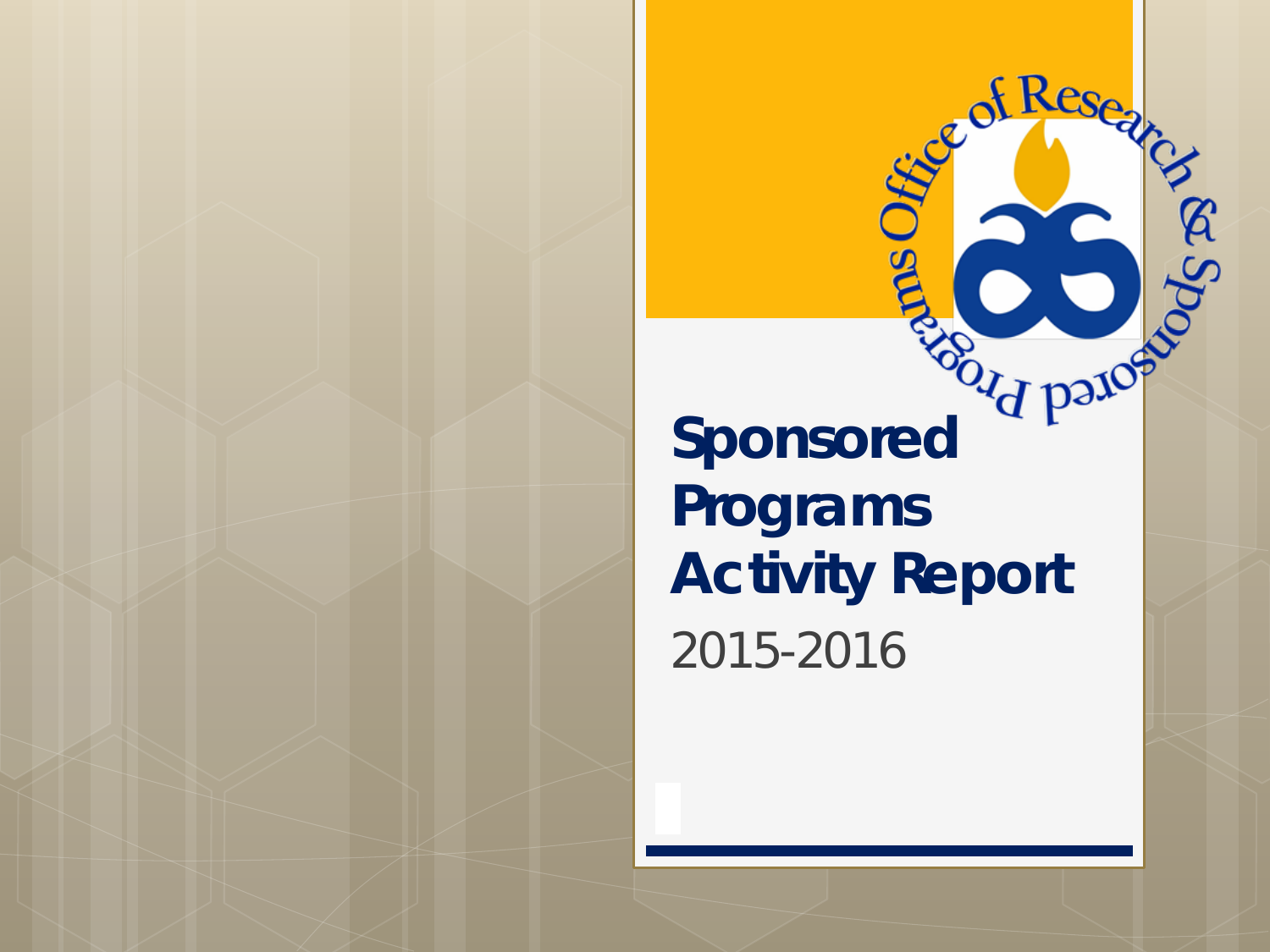# Table of Contents

| <b>Overall Summary and Highlights</b>                               | Page 1  |
|---------------------------------------------------------------------|---------|
| Sponsored Program Funding Trends, 2005-2016                         | Page 2  |
| Three Year Submission Trend Data: 2013-2016                         | Page 3  |
| Three Year Award Trend Data: 2013-2016                              | Page 4  |
| Dollar Value of Awards by Sponsor, 2015-2016                        | Page 5  |
| Dollar Value of Awards by Type, 2015-2016                           | Page 6  |
| Dollar Value of Awards by Category, 2015-2016                       | Page 7  |
| Awards Breakdown by Units, 2015-2016                                | Page 8  |
| Awards Breakdown by Colleges & Departments, 2015-2016               | Page 10 |
| Submissions Breakdown by Units, 2015-2016                           | Page 11 |
| Submissions Breakdown by Colleges & Departments, 2015-2016          | Page 13 |
| Awards Breakdown by Principal Investigators, & Units 2015-2016      | Page 14 |
| Submissions Breakdown by Principal Investigators, & Units 2015-2016 | Page 18 |
| ORSP Funding Development Activities, 2015-2016                      | Page 23 |

of Resea

Recycle Date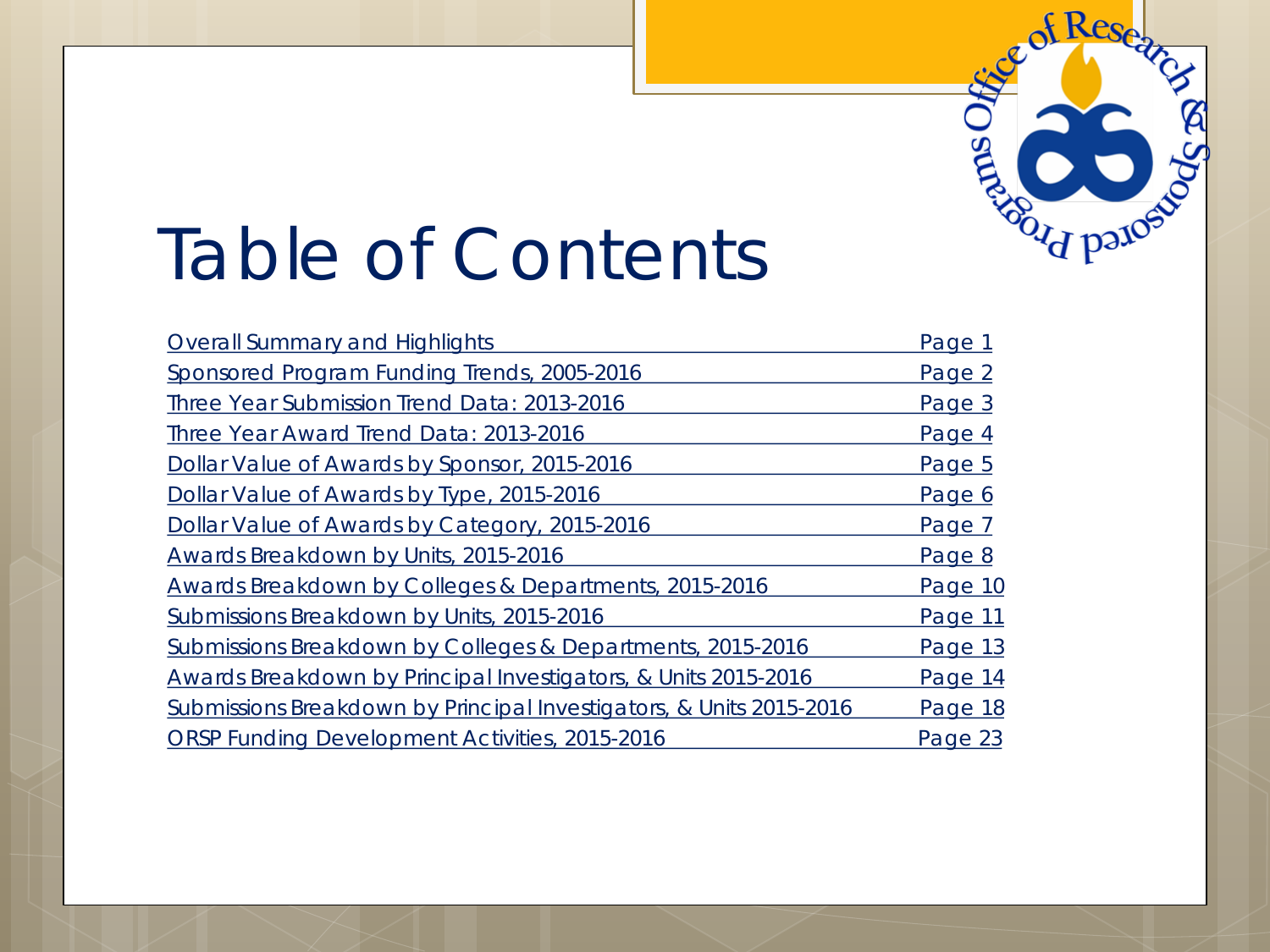#### **Overall Summary and Highlights, 2015-2016**

This report covers FY 2016, the period from July 1, 2015 to June 30, 2016. It documents the sponsored programs activity by the institution with sections that highlights activity by units, departments and principal investigators. Graphs and tables are included to show funding and submission trends as well as a breakdown on sources and types of funding and funded activities.

#### **AWARDS and SUBMISSIONS**

Albany State University submitted 64 proposals, with a total funding request of \$25,563,890 in FY2016. This compares with 51 proposals and \$28,051,386 submitted in FY 2015. These proposals involved 58 faculty and staff, in roles of Principal Investigator or Co-Principal Investigator.

A total of 35 proposals, totaling \$9,645,379 was awarded to the institution in FY 2016. This compares with 48 proposals and \$8,666,868 for FY 2015. Thirty Six (36) faculty and staff were involved as Principal investigators or co- Principal investigators.

*Funding Sources:* Of the funding received, 83% was from federal agencies, 15% was from state and the remaining 2% was from other sources including private foundations.

*Funding Mechanisms:* Funding was primarily grants, 83%, with 13% for contracts and 4% for contractual agreements.

*Funded Categories:* Of the funding received, 52% was for capacity building including Title III, 20% for research, 16% for workforce development (training grants/awards that provide scholarships, tuition, and/or stipends), 6% was for education (curriculum/instruction), and 6% focused on community engagement/service projects.

*Indirect Funds*: Of the funding received, a total of \$358,059 in indirect funds was awarded to the institution during FY 2016.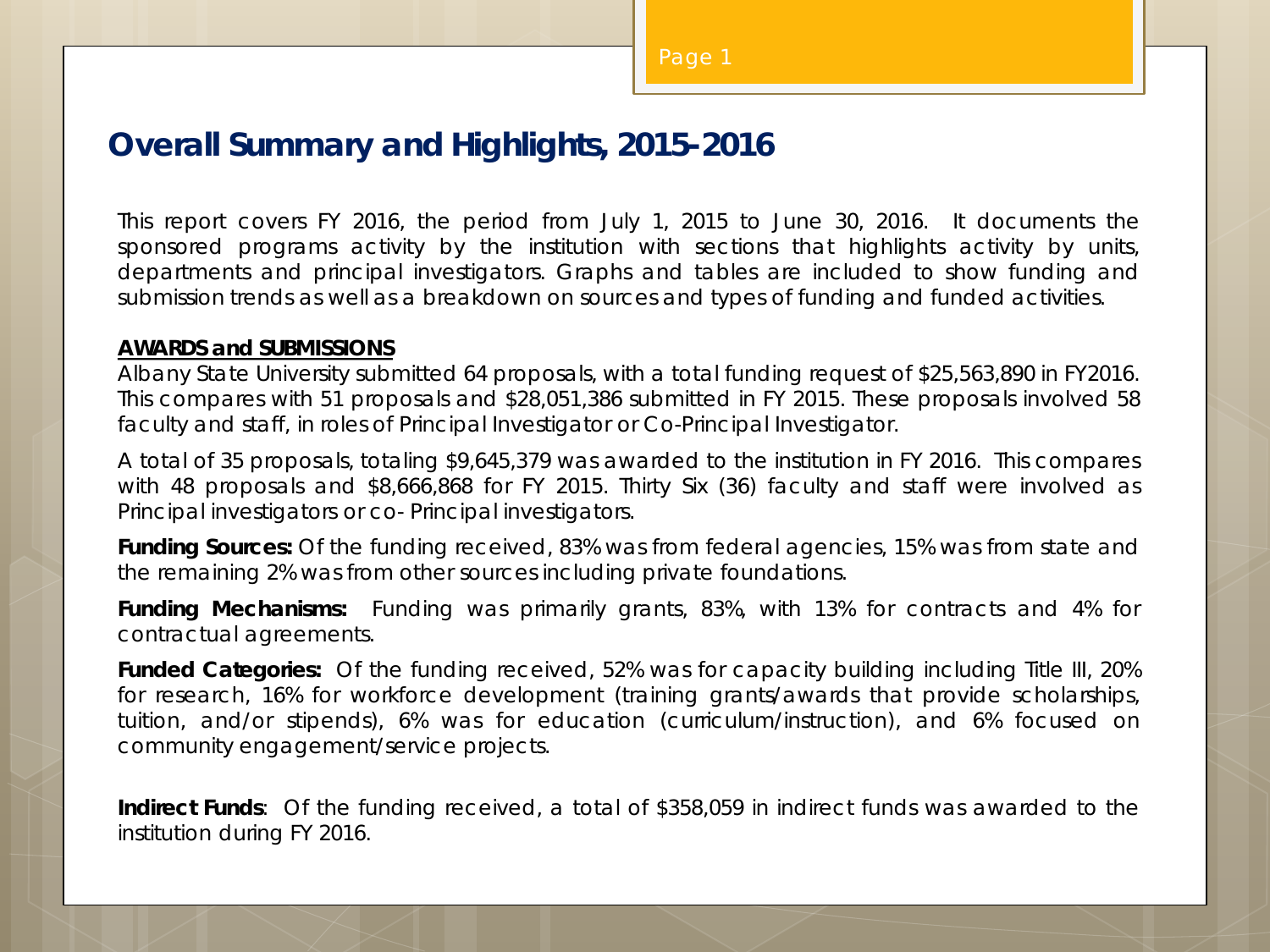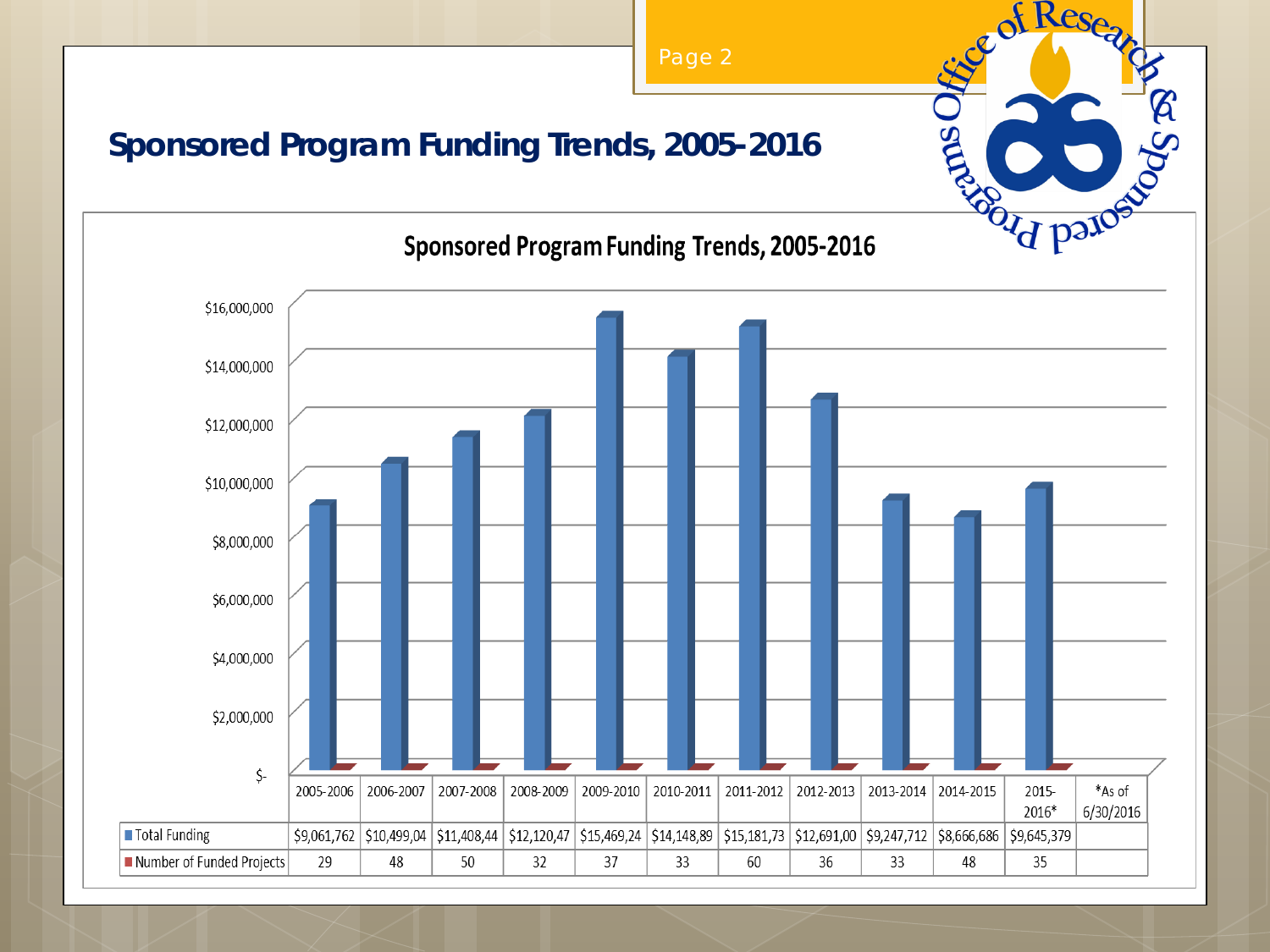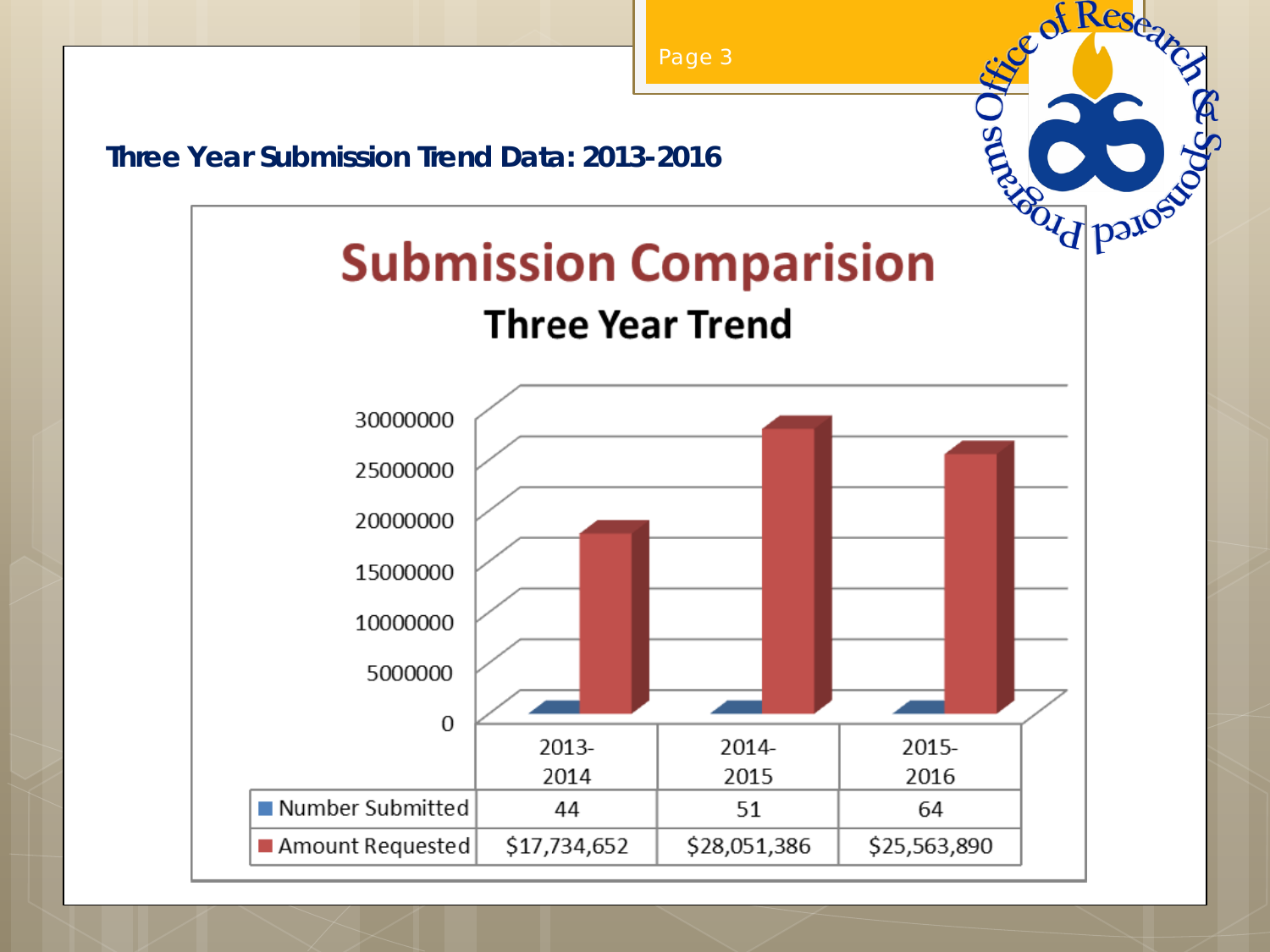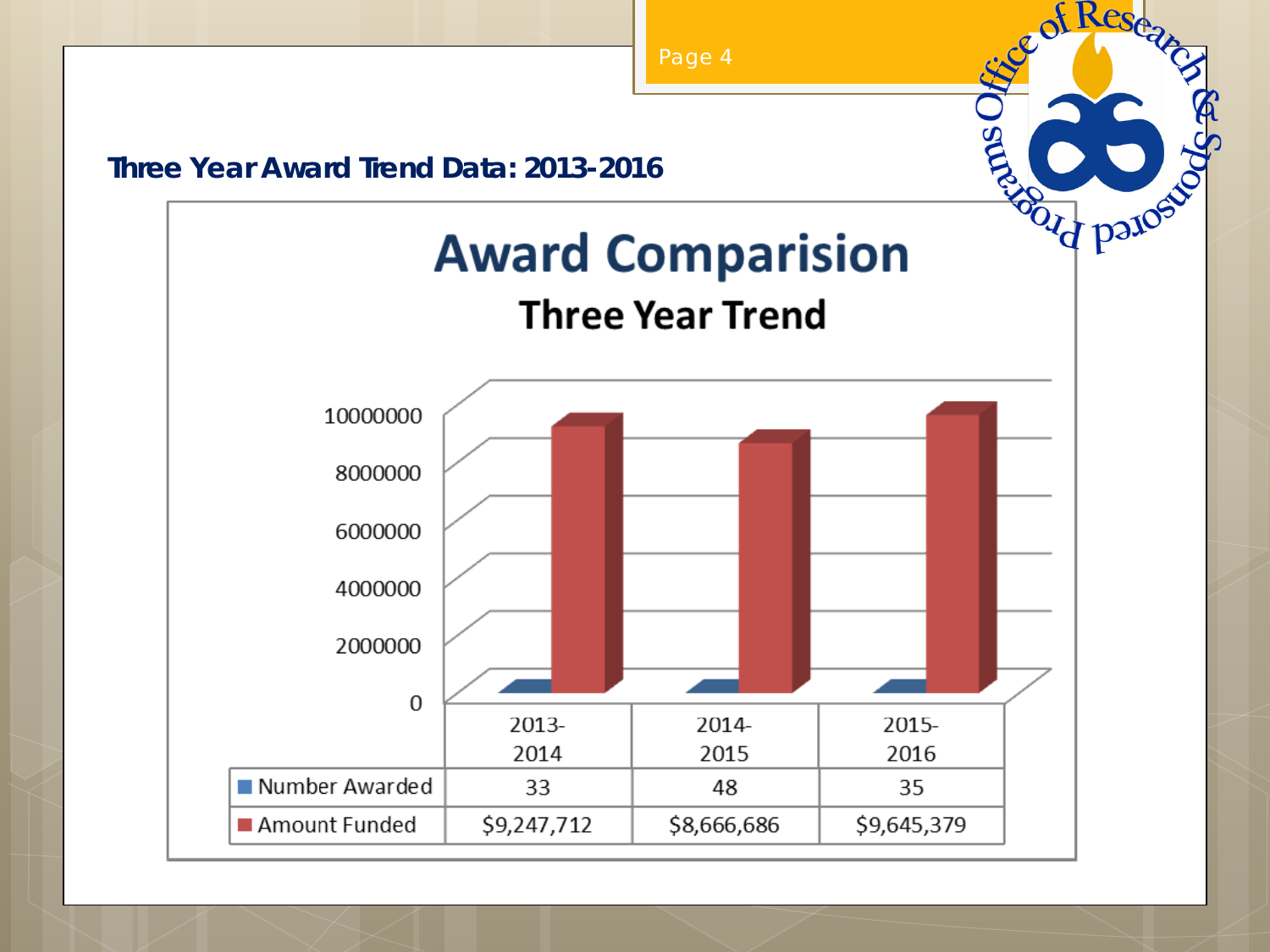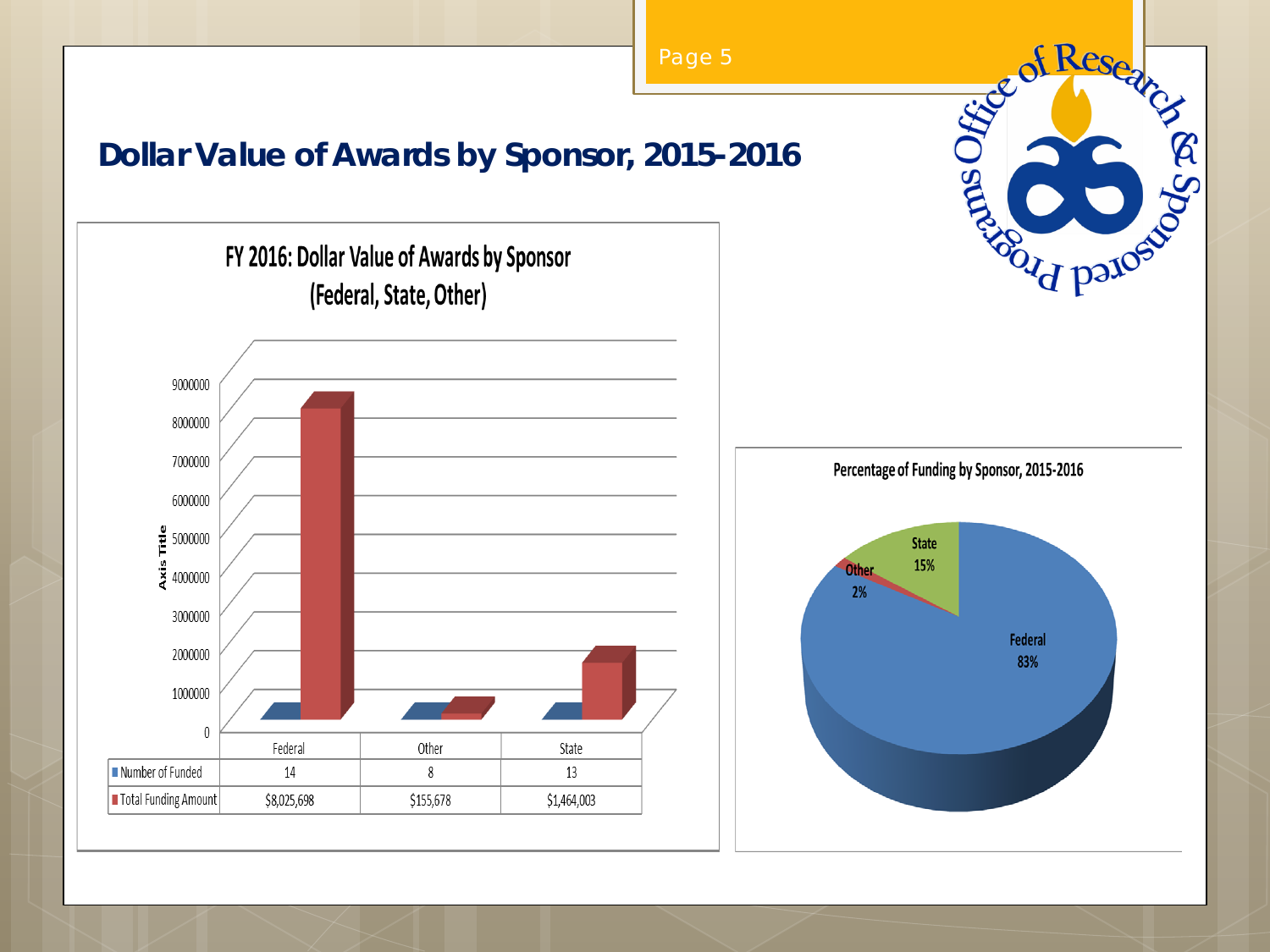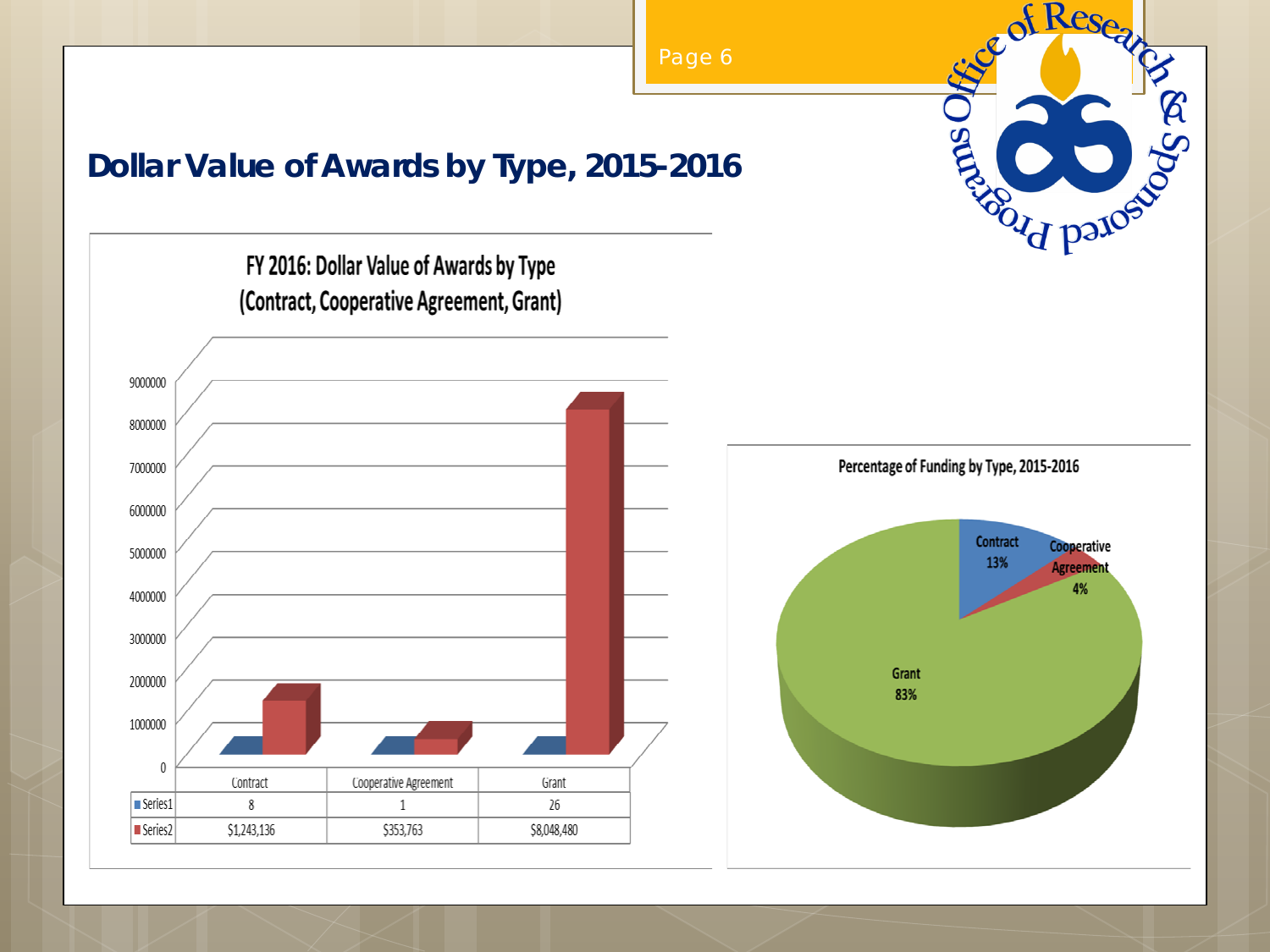e of Resea R. Sports of Barrier **Dollar Value of Awards by Category, 2015-2016** FY 2016: Dollar Value of Awards by Category (Capacity Building, Community Engagement/Service, Education, **Research, Workforce Development)** 7000000 6000000 5000000





Percentage of Funding by Category, 2015-2016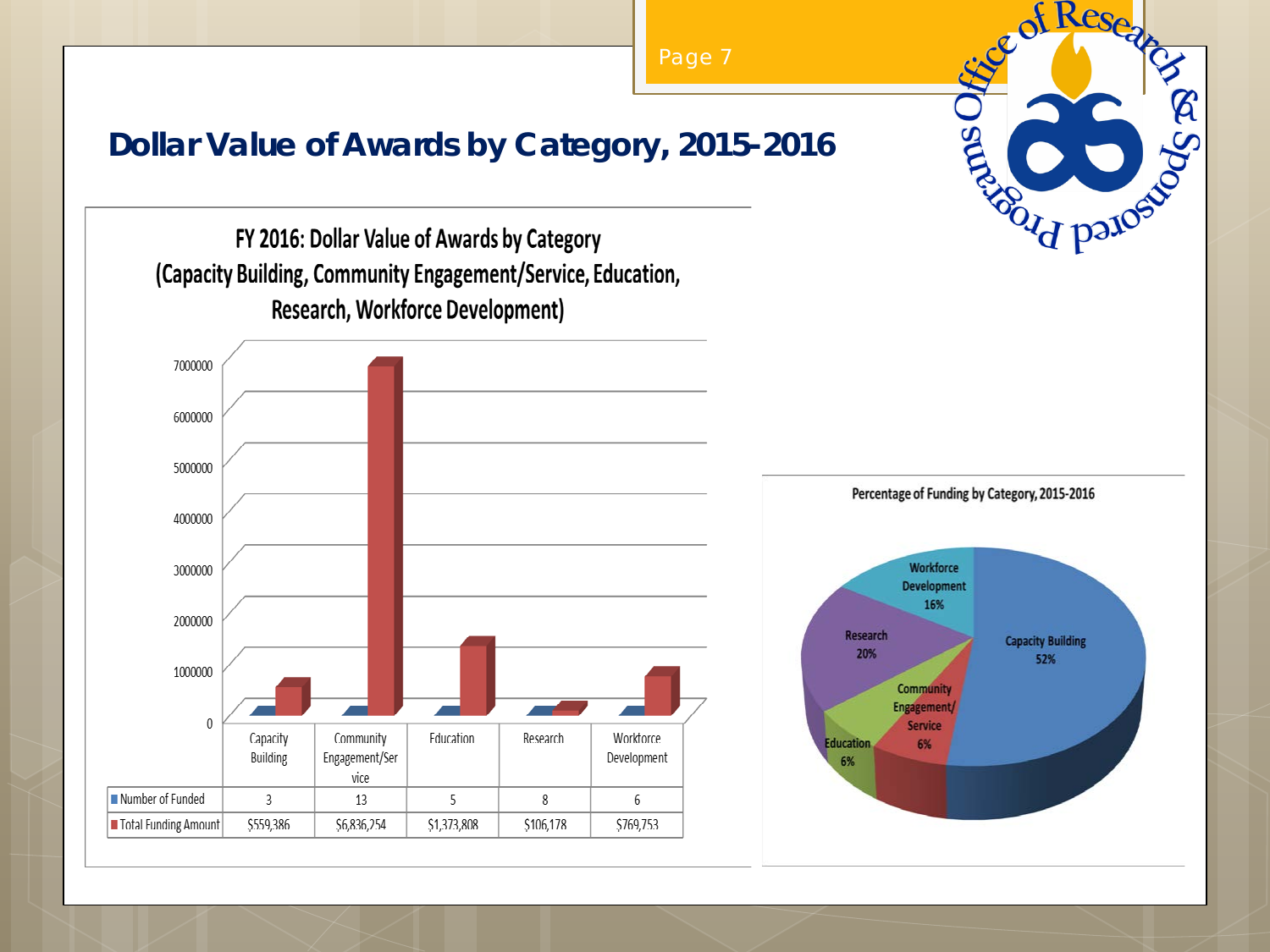### **Awards Breakdown by Units, 2015-2016**

| Unit                                       | <b>Number of Funded</b> | <b>Total Funding</b> |           |
|--------------------------------------------|-------------------------|----------------------|-----------|
|                                            |                         | <b>Amount</b>        |           |
| Athletics                                  | 1                       |                      | 2,500     |
| College of Arts and Humanities             | 5                       |                      | 751,300   |
| College of Business                        | 3                       |                      | 41,678    |
| College of Education                       |                         |                      | 151,642   |
| College of Sciences and Health Professions | 12                      |                      | 2,102,767 |
| <b>Fiscal Affairs</b>                      |                         |                      | 53,869    |
| <b>Flint River Water Policy Center</b>     | 5                       |                      | 1,404,516 |
| Institutional Advancement                  |                         |                      | 4,500     |
| Institutional Research                     |                         |                      | 10,000    |
| <b>Student Affairs and Success</b>         |                         |                      | 519,518   |
| Title III                                  | 3                       |                      | 4,603,089 |
| <b>Totals - As Of 6/30/2016</b>            | 35                      |                      | 9,645,379 |

City of Research

**POICE PLOCK** 

**SUGGERY**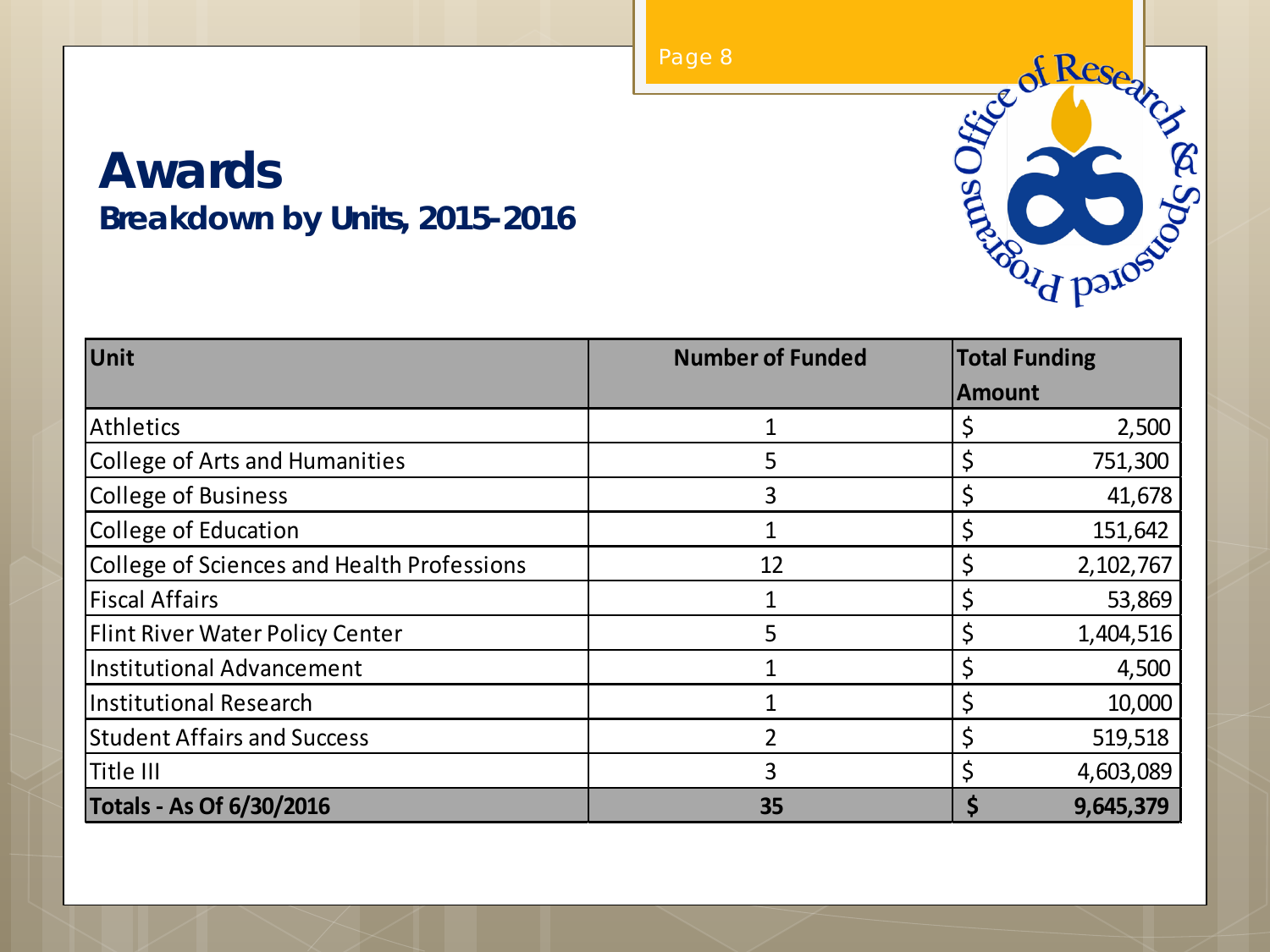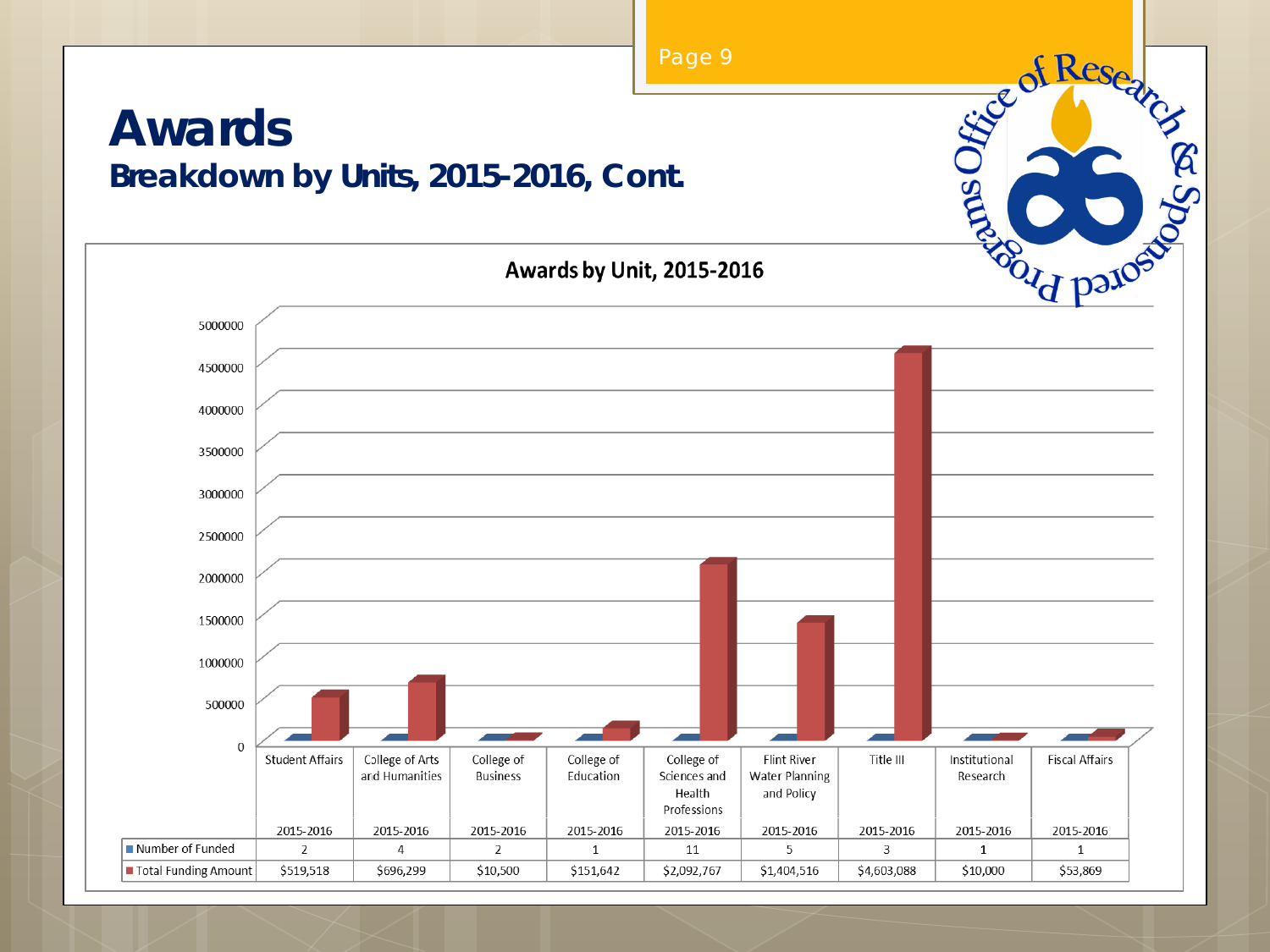### **Awards Breakdown by Colleges & Departments, 2015-2016**

| Unit                                       | Department(s)                       | <b>Number of Funded</b> | <b>Total Direct</b> | <b>Total Indirect</b>         | <b>Total Funding Amount</b> |
|--------------------------------------------|-------------------------------------|-------------------------|---------------------|-------------------------------|-----------------------------|
| Athletics                                  | Athletics                           |                         | 2,500.00            |                               | 2,500                       |
| College of Arts and Humanities             | Criminal Justice, Psychology & Soci |                         | 338,389             | 20,592                        | 358,981                     |
| College of Arts and Humanities             | History and Political Science       |                         | 2,500               |                               | 2,500                       |
| College of Arts and Humanities             | Social Work                         |                         | 389,819             | $\overline{\phantom{a}}$      | 389,819                     |
| <b>College of Business</b>                 | <b>College of Business</b>          | ς                       | 41,678              | $\blacksquare$                | 41,678                      |
| College of Education                       | <b>Teacher Education</b>            |                         | 151,642             |                               | 151,642                     |
| College of Sciences and Health Professions | Mathematics & Computer Sciences     | ς                       | 359,743             | 114,714                       | 474,457                     |
| College of Sciences and Health Professions | Natural & Forensic Sciences         | 8                       | 1,141,336           | 155,233                       | 1,296,569                   |
| College of Sciences and Health Professions | Nursing                             |                         | 321,982             | 9,759                         | 331,741                     |
| Fiscal Affairs                             | <b>Financial Opperations</b>        |                         | 53,869              |                               | 53,869                      |
| Flint River Water Policy Center            | Flint River Water Policy Center     |                         | 1,383,786           | 20,730                        | 1,404,516                   |
| <b>Institutional Advancement</b>           | Career Services                     |                         | 4,500               |                               | 4,500                       |
| Institutional Research                     | <b>Institutional Research</b>       |                         | 10,000              |                               | 10,000                      |
| <b>Student Affairs and Success</b>         | <b>Student Affairs and Success</b>  |                         | 482,487             | 37,031<br>Ś                   | 519,518                     |
| Title III                                  | Title III                           | 3                       | 4,603,089           | S<br>$\overline{\phantom{a}}$ | 4,603,089                   |
|                                            |                                     |                         |                     |                               |                             |
| Totals - As Of 6/30/2016                   |                                     | 35                      | 9,287,320           | 358,059                       | 9,645,379                   |

Page 10

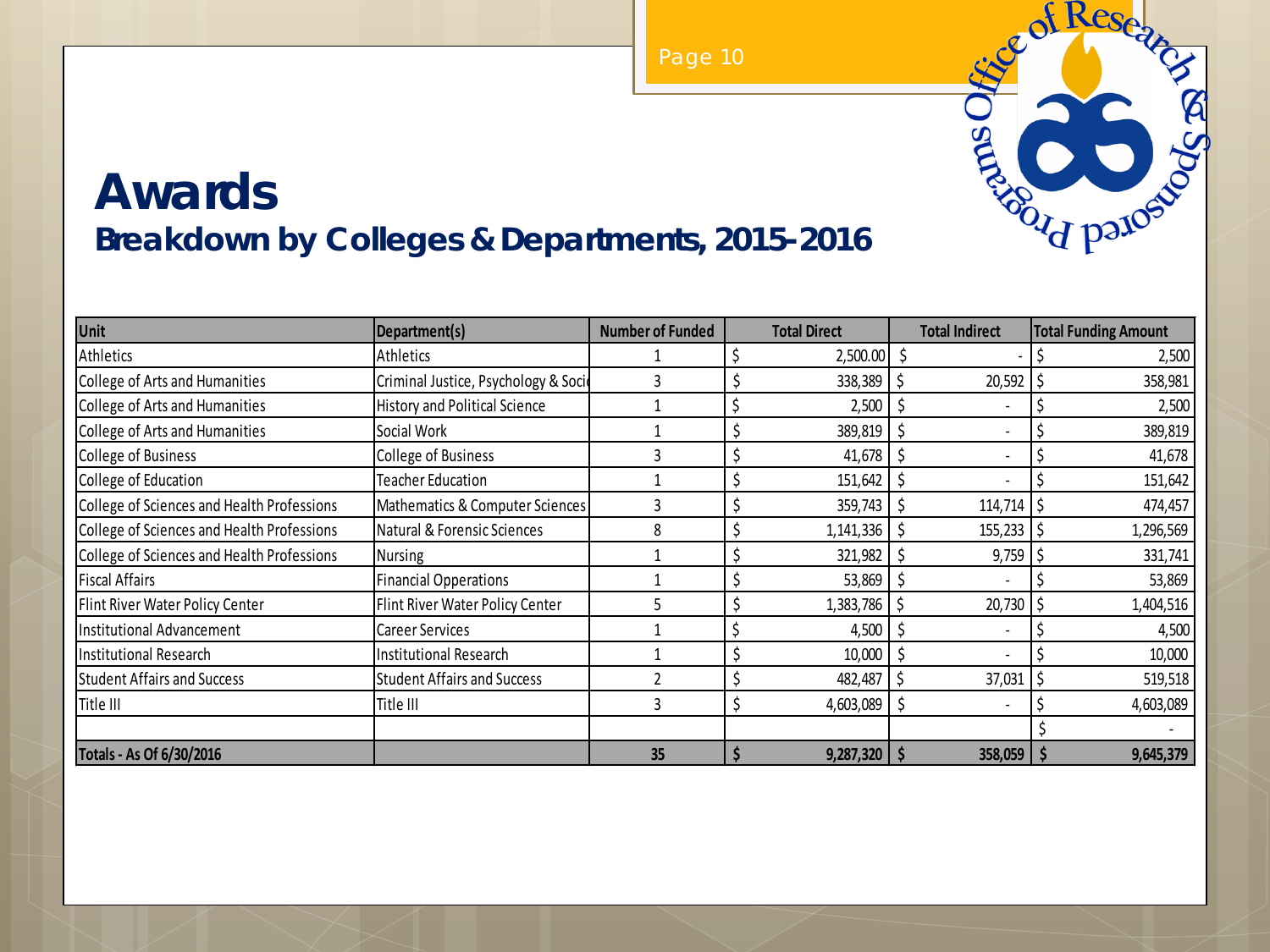### **Submissions Breakdown by Units, 2015-2016**

| <b>Unit</b>                                | <b>Number of Submissions</b> | <b>Total Requested Direct</b> |                        | Total Requested Indirect Total Requested Amount |  |
|--------------------------------------------|------------------------------|-------------------------------|------------------------|-------------------------------------------------|--|
|                                            |                              |                               |                        |                                                 |  |
| Academic Affairs                           |                              | 45,429                        | 4,543                  | 49,972                                          |  |
| Athletics                                  |                              | 2,500                         |                        | 2,500                                           |  |
| College of Arts and Humanities             | 15                           | 4,128,151                     | 220,988                | 4,349,139                                       |  |
| College of Business                        |                              | 41,678                        |                        | 41,678                                          |  |
| College of Education                       |                              | 5,536,479                     | 254,055                | 5,790,533                                       |  |
| College of Sciences and Health Professions | 27                           | 12,654,195                    | 1,463,729              | 14, 117, 925                                    |  |
| Flint River Water Policy Center            |                              | $362,633$   \$                | 67,978                 | 430,611                                         |  |
| Institutional Advancement                  |                              | 297,496                       | 22,870                 | 320,366                                         |  |
| <b>Research and Sponsored Programs</b>     |                              | 427,006                       | 34,160<br><sub>S</sub> | 461,166                                         |  |
| Title III                                  |                              | Formula Based                 |                        |                                                 |  |
|                                            |                              |                               |                        |                                                 |  |
| Totals - As Of 6/30/2016                   | 64                           | 23,495,567                    | 2,068,323<br>S         | 25,563,890                                      |  |



<sub>d</sub> of Resea

**El Spock Despiter**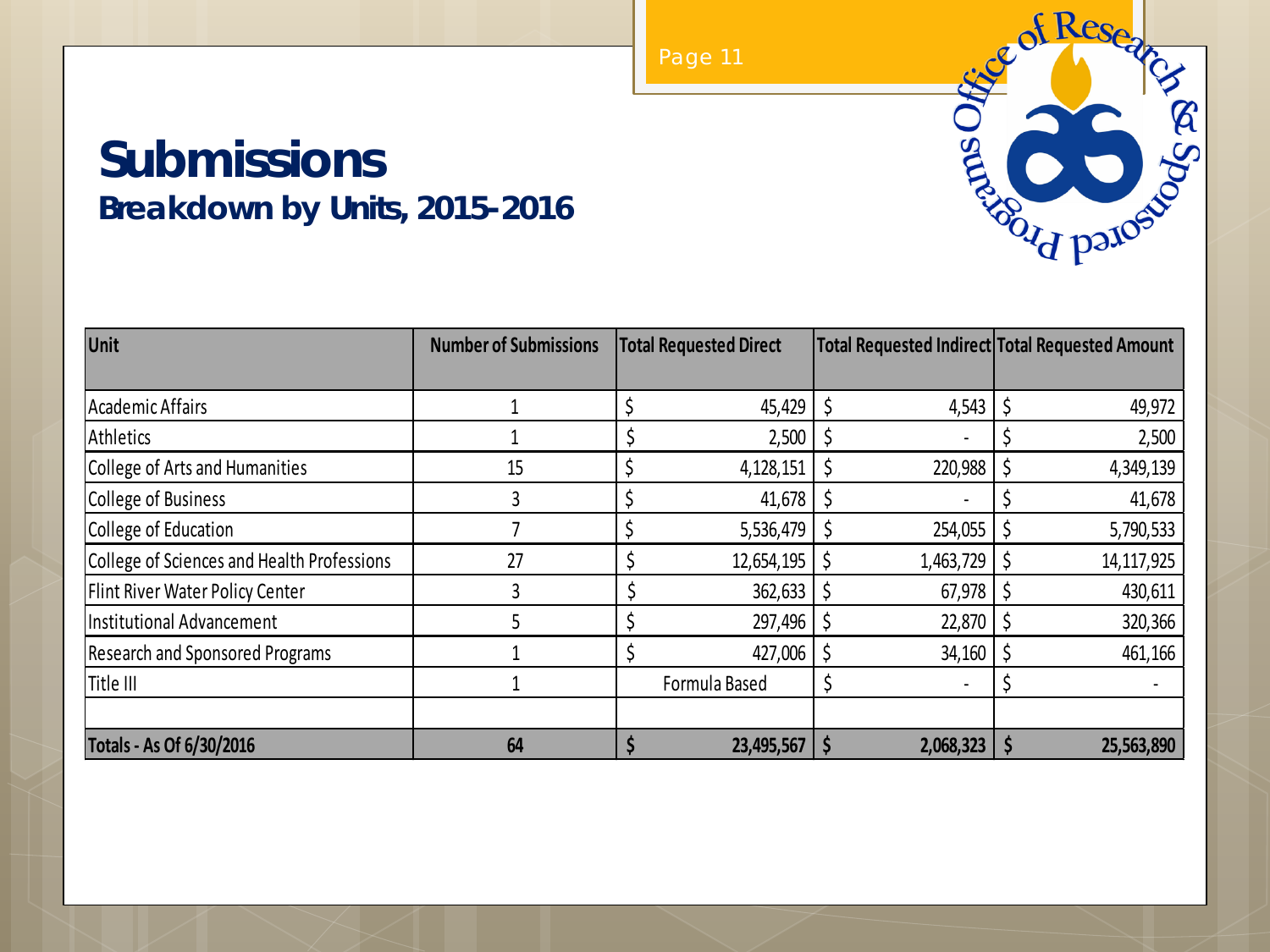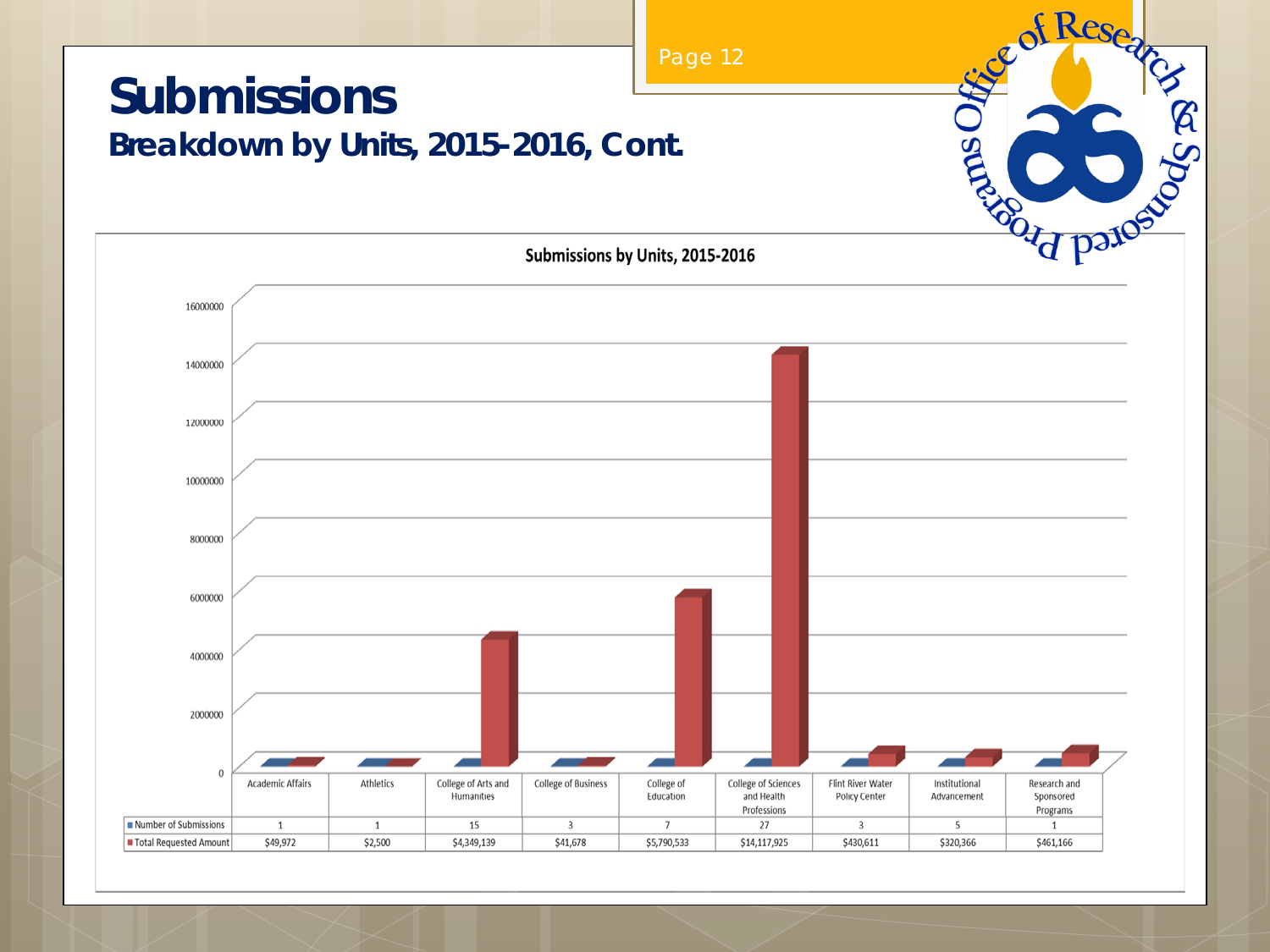

### **Submissions Breakdown by Colleges & Departments, 2015-2016**

| Unit                                                               | Department(s)                                                          | <b>Number of Submissions</b> | <b>Total Requested Direct</b>         |                | Total Requested Indirect Total Requested Amount |
|--------------------------------------------------------------------|------------------------------------------------------------------------|------------------------------|---------------------------------------|----------------|-------------------------------------------------|
| <b>Academic Affairs</b>                                            | Global Programs                                                        |                              | 45,429                                | 4,543          | 49,972                                          |
| Athletics                                                          | Athletics                                                              |                              | 2,500                                 |                | 2,500                                           |
| College of Arts and Humanities                                     | Criminal Justice, Psychology & Sociology                               |                              | Ś<br>263,864                          | 10,667         | 274,531                                         |
| College of Arts and Humanities                                     | English, Modern Language and Mass Communi                              |                              | 350,982                               | 14,232         | 365,214                                         |
| College of Arts and Humanities                                     | Fine Arts                                                              | $\overline{2}$               | \$<br>24,000                          |                | 24,000                                          |
| College of Arts and Humanities                                     | History and Political Science                                          | 3                            | 1,903,225                             | 196,089        | 2,099,314                                       |
| College of Arts and Humanities                                     | Social Work                                                            |                              | 1,586,080                             |                | 1,586,080                                       |
| College of Business                                                | <b>College of Buisness</b>                                             | 3                            | \$<br>41,678                          |                | 41,678                                          |
| College of Education                                               | Counseling and Education Leadership                                    | 4                            | \$<br>4,672,205                       | 150,294        | 4,822,498                                       |
| College of Education                                               | Teacher Education                                                      | 2                            | \$<br>357,236                         | 87,672         | 444,908                                         |
| College of Education                                               | Teacher Education/Math & Computer Sciences                             |                              | \$<br>507,038                         | 16,089<br>S    | 523,127                                         |
|                                                                    | College of Sciences and Health Profe Mathematics and Computer Sciences | 6                            | 1,940,331                             | 87,645         | 2,027,976                                       |
| College of Sciences and Health Profe Natural and Forensic Sciences |                                                                        | 18                           | 7,447,896                             | 1,346,287      | 8,794,184                                       |
| College of Sciences and Health Profe Nursing                       |                                                                        | 3                            | 3,265,968                             | 29,797         | 3,295,765                                       |
| Flint River Water Policy Center                                    | Flint River Water Policy Center                                        | 3                            | \$<br>362,633                         | Ś<br>67,978    | 430,611                                         |
| Institutional Advancement                                          | <b>Careers Services</b>                                                |                              | 256,496                               | 22,870         | 279,366                                         |
| Institutional Advancement                                          | Office of Development                                                  |                              | 41,000                                |                | 41,000                                          |
| <b>Research and Sponsored Programs</b>                             | <b>Research and Sponsored Programs</b>                                 |                              | 427,006                               | Ś<br>34,160    | 461,166                                         |
| Title III                                                          | Title III                                                              |                              | Formula based                         |                |                                                 |
|                                                                    |                                                                        |                              |                                       |                |                                                 |
| Totals - As Of 6/30/2016                                           |                                                                        | 64                           | $\overline{\mathsf{S}}$<br>23,495,567 | Ś<br>2,068,323 | $\mathsf{S}$<br>25,563,890                      |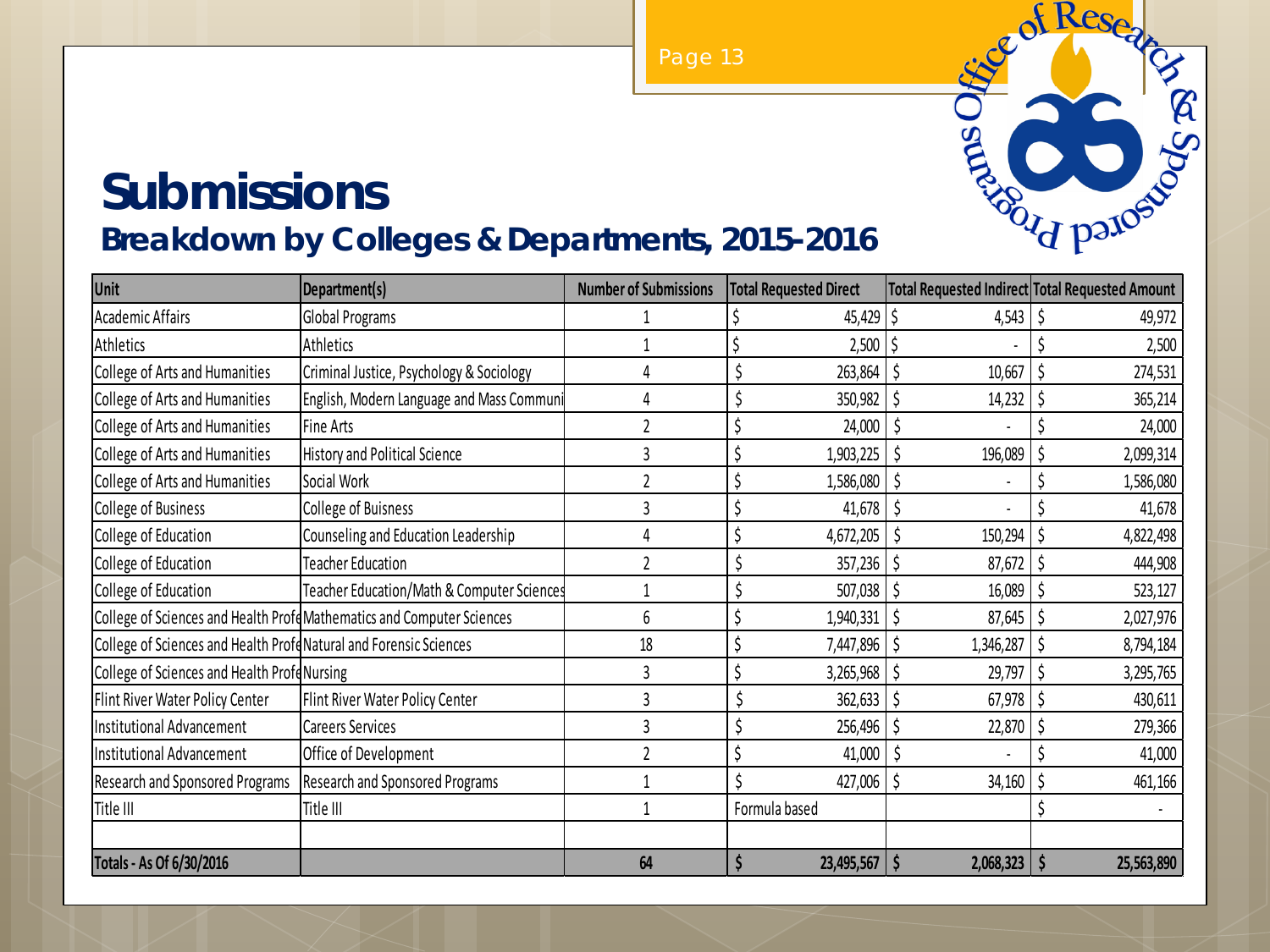# **Awards**

### **Breakdown by Principal Investigators and Units, 2015-2016**

#### **Athletics**

| <b>PI Last Name</b> | <b>IPI First Name   Official Co PI</b> | <b>Project Title</b>      | <b>Funding Agency</b>    | Total Direct Amount | Total Indirect | <b>Total Award Amount</b> |
|---------------------|----------------------------------------|---------------------------|--------------------------|---------------------|----------------|---------------------------|
|                     |                                        |                           |                          |                     | Amount         |                           |
| Skinner             | Robert                                 | NYSP Summer Youth Program | Walmart Youth Initiative | 2,500               |                | 2,500                     |
| <b>Totals</b>       |                                        |                           |                          | 2,500               |                | 2,500                     |

#### **College of Arts and Humanities**

| <b>PI Last Name</b> | <b>PI First Name Official Co PI</b> |                                  | <b>Project Title</b>                                                             | <b>Funding Agency</b>                                                                  | <b>Total Direct Amount</b> | <b>Total Indirect</b> | <b>Total Award Amount</b> |
|---------------------|-------------------------------------|----------------------------------|----------------------------------------------------------------------------------|----------------------------------------------------------------------------------------|----------------------------|-----------------------|---------------------------|
|                     |                                     |                                  |                                                                                  |                                                                                        |                            | Amount                |                           |
| Ochie               | Charles                             |                                  | <b>Summer Transportation Institute</b>                                           | Georgia Department of<br>Transportation                                                | 43,592                     | $1,408$ \$            | 45,000                    |
| Spearman            | Marilyn                             |                                  | <b>Title IV Grant</b>                                                            | State of Georgia                                                                       | 389,819                    |                       | 389,819                   |
| Sweet-Holp          | Timothy                             |                                  | MKL Day of Service                                                               | <b>Tennessee State University</b>                                                      | 2,500                      |                       | 2,500                     |
| <b>Thomas</b>       | George                              | Handwerk, Sandy;<br>George, Rani | Minority Serving Institutions Partnerships<br>with Community-Based Organizations | <b>Substance Abuse and Mental</b><br><b>Health Services Administration</b><br>(SAMHSA) | 239,797 \$                 | 19,184                | 258,981                   |
| Zuern               | Glenn                               |                                  | Byrne Criminal Justice Innovation Grant                                          | Georgia Department of Public<br>health                                                 | 55,000                     | ٠                     | 55,000                    |
| <b>Totals</b>       |                                     |                                  |                                                                                  |                                                                                        | 730,708 \$                 | 20,592                | 751,300                   |

#### **College of Business**

| <b>PI Last Name</b> | <b>IPI First Name ICo PI's</b> | <b>Project Title</b>                     | <b>Funding Agency</b>       | <b>Direct Amount</b> | <b>Indirect Amount</b> | <b>Total Amount</b> |
|---------------------|--------------------------------|------------------------------------------|-----------------------------|----------------------|------------------------|---------------------|
|                     |                                |                                          |                             | Requested            | Requested              | Requested           |
| Bennett             | Cynthia                        | Black Youth Entrepreneurship Summer      | University of GA            | 8,500                |                        | 8.500               |
|                     |                                | Program                                  |                             |                      |                        |                     |
| Bennett             | Cynthia                        | Black Youth Entrepreneurship Summer      | Georgia Council on Economic | 2,000                |                        | 2,000               |
|                     |                                | Program                                  | Education                   |                      |                        |                     |
| Monds               | Kathleena                      | Exploring the Economic and               | Charles Koch Foundation     | 31,178               |                        | 31,178              |
|                     |                                | Entrepreneurship Landscape of Belize,    |                             |                      |                        |                     |
|                     |                                | Central America: Using Study Abroad as a |                             |                      |                        |                     |
|                     |                                | Global Learning Experience               |                             |                      |                        |                     |
| <b>Totals</b>       |                                |                                          |                             | 41,678               |                        | 41,678              |

Page 14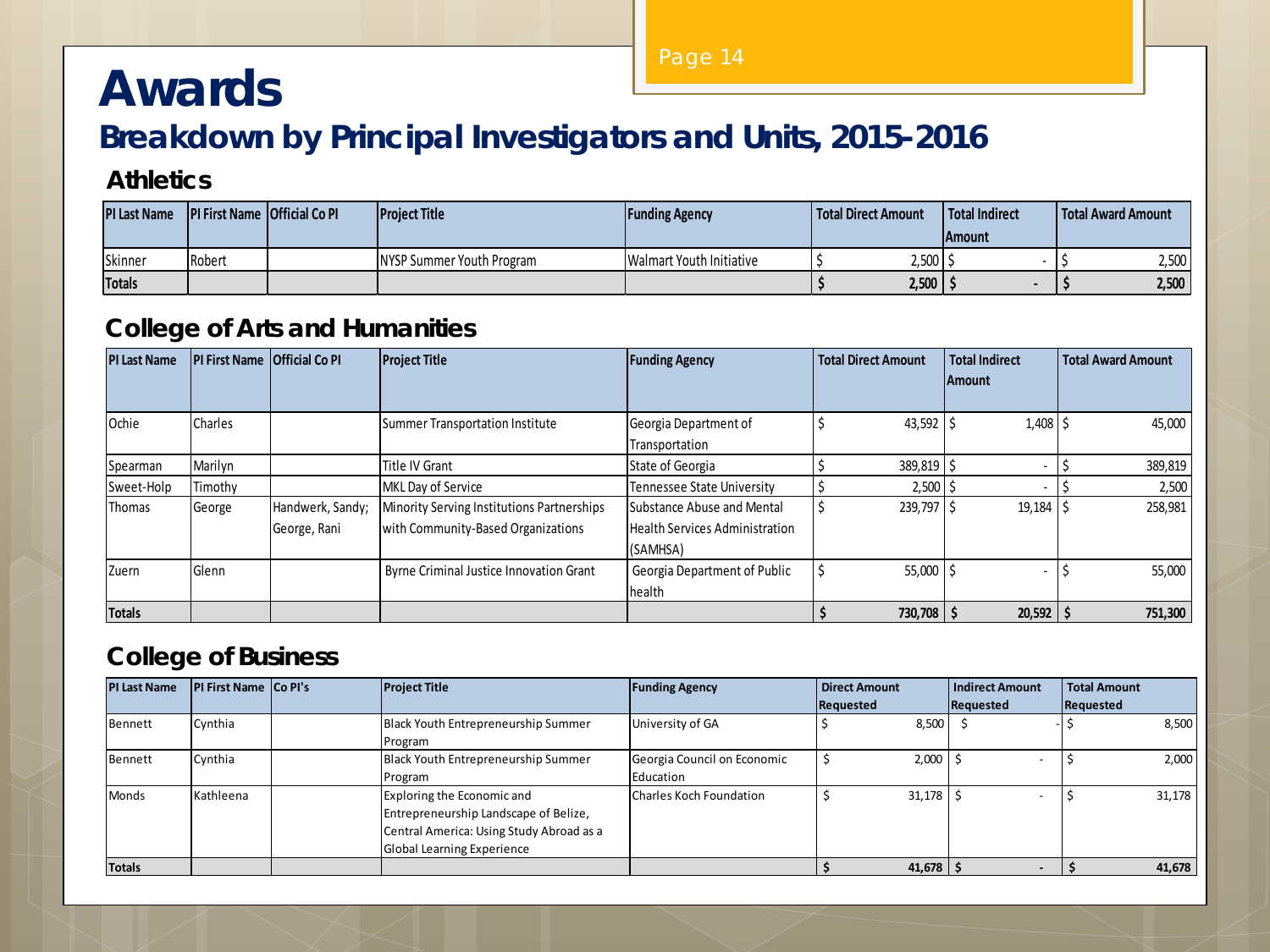### **Awards Breakdown by Principal Investigators and Units, 2015-2016**

#### **College of Education**

| <b>PI Last Name</b> | <b>PI First Name Official Co PI</b> |                | <b>Project Title</b> | <b>Funding Agency</b>    | <b>Total Direct Amount</b> | Total Indirect<br><b>IAmount</b> | l Total Award Amount |
|---------------------|-------------------------------------|----------------|----------------------|--------------------------|----------------------------|----------------------------------|----------------------|
| Fields              | Kimberly                            | Pogue, Tiffany | <b>CREST Ed</b>      | Georgia State University | $151,642$   \$             |                                  | 151,642              |
| <b>Totals</b>       |                                     |                |                      |                          | $151,642$ \$               |                                  | 151,642              |

#### **College of Sciences and Health Professions**

| <b>PI Last Name</b> | <b>PI First Name</b> | <b>Official Co PI</b>          | <b>Project Title</b>                                                                                                                                       | <b>Funding Agency</b>                             | <b>Total Direct Amount</b> | <b>Total Indirect</b><br><b>IAmount</b> | <b>Total Award Amount</b> |
|---------------------|----------------------|--------------------------------|------------------------------------------------------------------------------------------------------------------------------------------------------------|---------------------------------------------------|----------------------------|-----------------------------------------|---------------------------|
| Jain                | Ashok                | Roosta, Seyed                  | ASU MARC to BRIDGE Program                                                                                                                                 | National Institutes of Health                     | 16,017                     |                                         | 16,017                    |
| Chan                | КC                   |                                | High School High Tech                                                                                                                                      | State of Georgia                                  | 105,001                    |                                         | 105,001                   |
| Ojemakinde          | Abiodun              | Roosta, Seyed;<br>Chan, KC     | Implementation Project: From Learning<br>Community to Teaching Community - A Grass<br>Roots Approach to STEM Undergraduate<br><b>Teaching and Learning</b> | National Science Foundation                       | 338,943                    | \$<br>114,714                           | 453,657                   |
| Okonkwo             | Zephyrinus           |                                | Pre-College STEM Enrichment Program                                                                                                                        | <b>Proctor and Gamble</b>                         | 10,000                     |                                         | 10,000                    |
| Okonkwo             | Zephyrinus           | Devarapu,<br>Anilkumar         | <b>ALG Textbook Transformation Grant</b>                                                                                                                   | Board of Regents University<br>Systems of Georgia | 10,800                     | S                                       | 10,800                    |
| Saha                | Arun                 |                                | Solar Energy Education and Research for Local Constellation: An Exelon<br>Area Schools                                                                     | Company                                           | 26,222                     | $1,680$ \$<br>\$                        | 27,902                    |
| Seo                 | Seong                | Kim, Byung-Hoon;<br>Lee, Yong; | Toward a Systematic, High-Throughput<br>Screening of the Toxicity of Various<br>Organophosphate Compounds                                                  | Department of Defense Through<br><b>MSRDC</b>     | Ś<br>256,657               | 97,106<br>Ŝ                             | 353,763                   |
| Wang                | Yixuan               |                                | Understanding Non-covalent Interaction in<br>Carbon Nanotube/Anticancer Drug Conjuga                                                                       | National Institutes of Health                     | Ś<br>75,000                | \$<br>$30,160$   \$                     | 105,160                   |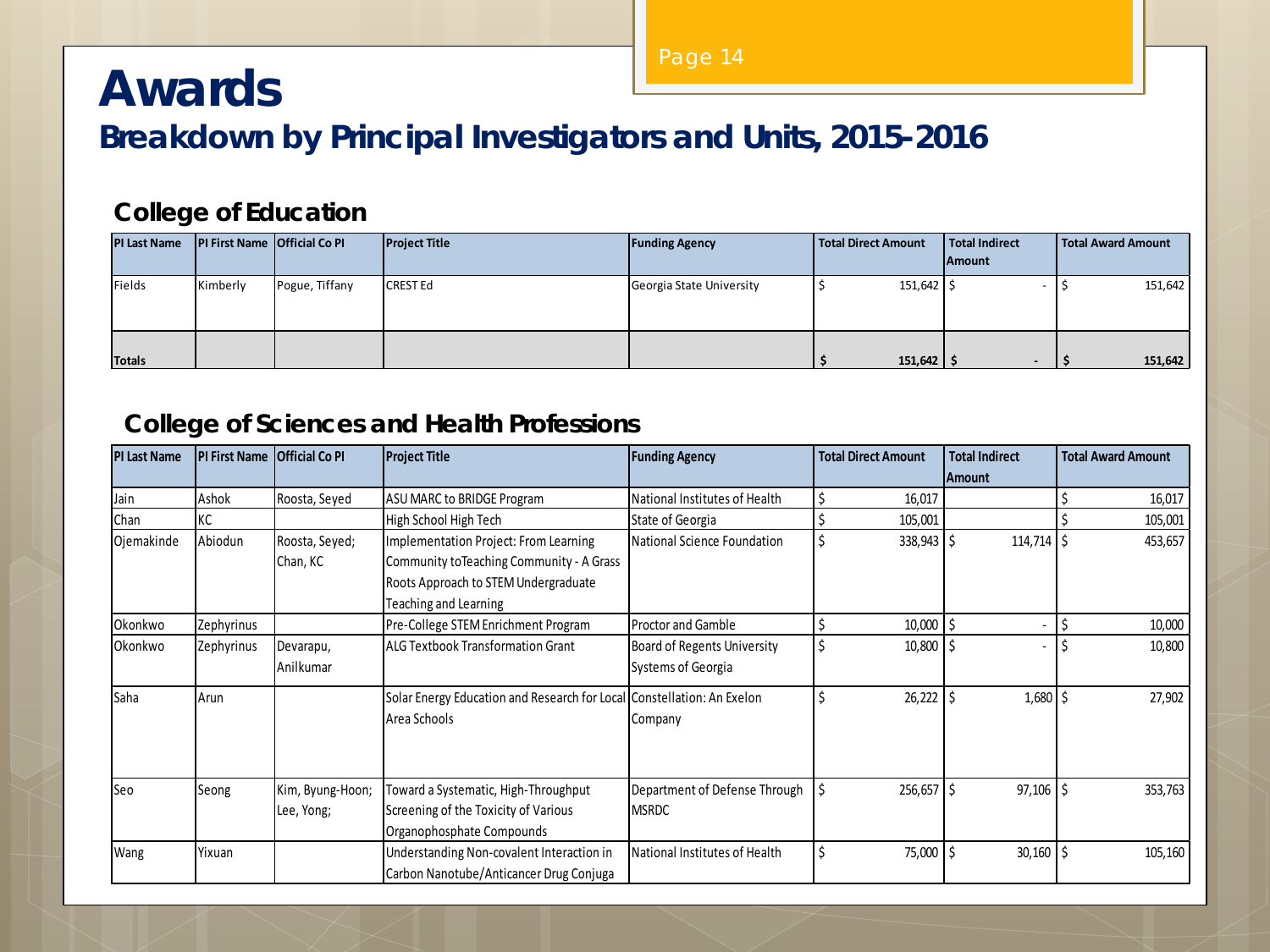# **Awards**

**Breakdown by Principal Investigators and Units, 2015-2016**

| Williams        | Shayla |                                                 | Transforming Introduction to Biology 1111K<br>Course                                                                  | Board of Regents University<br>Systems of Georgia      | 10,800    |             | 10,800    |
|-----------------|--------|-------------------------------------------------|-----------------------------------------------------------------------------------------------------------------------|--------------------------------------------------------|-----------|-------------|-----------|
| <b>Williams</b> | Cathy  |                                                 | Advance Education Nursing Traineeships at<br>ASU                                                                      | <b>Health Resources Services</b><br>Administration     | 321,982   | $9,759$ \$  | 331.741   |
| <b>Williams</b> | John   |                                                 | Florida-Georgia Louis Stokes Alliance for<br>Minority Particiaption (FGLSAMP)                                         | Florida Agricultural & Mechanical<br>University (FAMU) | 27,523    | 477         | 28,000    |
| Wrensford       | Louise | Williams, John;<br>Zheng, L.; Porter,<br>Rhonda | <b>Cohort Community for Academic</b><br>Achievement, Persistence and Perseverance<br>in STEM Scholars (CAPS2) Program | National Science Foundation                            | 624,116   | $25,810$ \$ | 649,926   |
| <b>Totals</b>   |        |                                                 |                                                                                                                       |                                                        | 1,823,061 | 279,706     | 2,102,767 |

#### **College of Sciences and Health Professions, Cont.**

#### **Fiscal Affairs**

| <b>PI Last Name</b> | <b>PI First Name   Official Co PI</b> | <b>Project Title</b> | <b>Funding Agency</b>                       | Total Direct Amount | Total Indirect<br><b>Amount</b> | Total Award Amount |
|---------------------|---------------------------------------|----------------------|---------------------------------------------|---------------------|---------------------------------|--------------------|
| Smith               | Sharon                                | Summer Food Program  | Food and Drug Administration,<br><b>FDA</b> | $53,869$ \ \$       |                                 | 53,869             |
| <b>Totals</b>       |                                       |                      |                                             | 53,869              |                                 | 53,869             |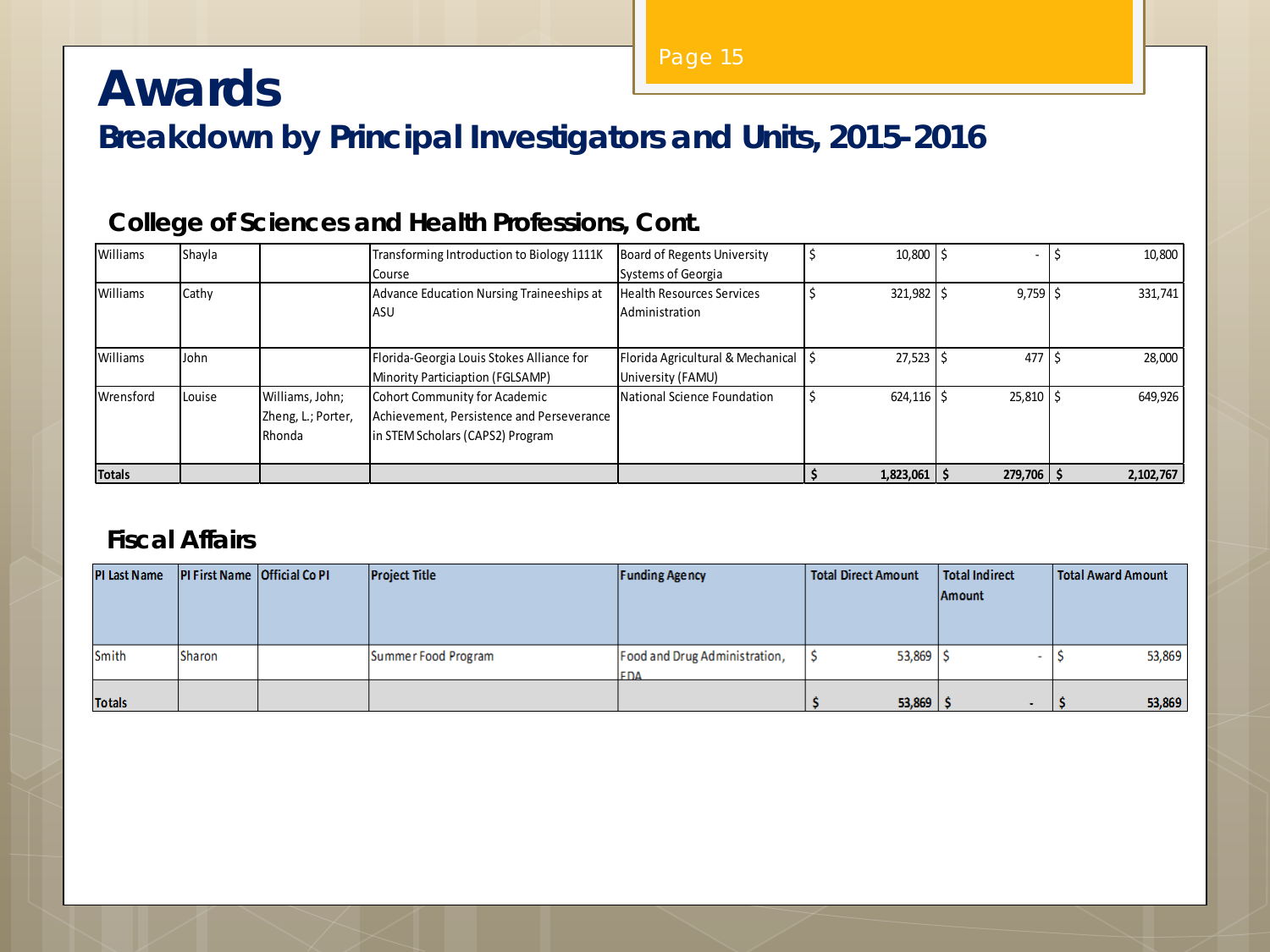# **Awards**

Page 16

### **Breakdown by Principal Investigators and Units, 2015-2016**

| <b>PI Last Name</b> | PI First Name Official Co PI | <b>Project Title</b>                         | <b>Funding Agency</b>                 | <b>Total Direct Amount</b> | <b>Total Indirect</b> | <b>Total Award Amount</b> |
|---------------------|------------------------------|----------------------------------------------|---------------------------------------|----------------------------|-----------------------|---------------------------|
|                     |                              |                                              |                                       |                            | <b>IAmount</b>        |                           |
| <b>Masters</b>      | Mark                         | Regional Water Development and               | <b>Black &amp; Veatch Corporation</b> | $247,980$   \$             |                       | 247,980                   |
|                     |                              | <b>Conservation Plan Review and Revision</b> |                                       |                            |                       |                           |
| <b>Masters</b>      | Mark                         | Wetted Acreage Data Collection in the        | Georgia Soil and Water                | 50,000                     |                       | 50,000                    |
|                     |                              | Suwannee River Basin                         | <b>Conservation Commission</b>        |                            |                       |                           |
| <b>Masters</b>      | Mark                         | Agricultural Water Demand Assessment         | Georgia Environmental Protection S    | 488,400                    |                       | 488,400                   |
|                     |                              |                                              | <b>Division</b>                       |                            |                       |                           |
| <b>Masters</b>      | Mark                         | Data Collection                              | Georgia Environmental Protection S    | 118,750   \$               |                       | 118,750                   |
|                     |                              |                                              | <b>Division</b>                       |                            |                       |                           |
| <b>Masters</b>      | Mark                         | Agriculture and Food Research Initiative     | U.S. Department of Agriculture        | 478,656 \$                 | $20,730$ \$           | 499,386                   |
|                     |                              | (AFRI)                                       |                                       |                            |                       |                           |
|                     |                              |                                              |                                       |                            |                       |                           |
| <b>Totals</b>       |                              |                                              |                                       | $1,383,786$ \$             | $20,730$   \$         | 1,404,516                 |

#### **Flint River Water Policy Center**

#### **Institutional Advancement**

| <b>PI Last Name</b> | <b>PI First Name Official Co PI</b> | <b>Project Title</b> | <b>Funding Agency</b>   | l Total Direct Amount | Total Indirect | Total Award Amount |
|---------------------|-------------------------------------|----------------------|-------------------------|-----------------------|----------------|--------------------|
|                     |                                     |                      |                         |                       | lAmount        |                    |
| Williams            | Tracey                              | Women In Logistics   | Walmart Workforce Grant | 4,500.00              |                | 4,500.00           |
| <b>Totals</b>       |                                     |                      |                         | 4,500.00              |                | 4.500.00           |

#### **Institutional Research**

| <b>PI Last Name</b> | <b>IPI First Name Official Co PI</b> | <b>Project Title</b>                                                                            | <b>Funding Agency</b> | l Total Direct Amount | Total Indirect | Total Award Amount |
|---------------------|--------------------------------------|-------------------------------------------------------------------------------------------------|-----------------------|-----------------------|----------------|--------------------|
|                     |                                      |                                                                                                 |                       |                       | <b>IAmount</b> |                    |
| Archer, III         | Frank                                | Consortium for Undergraduate STEM Success   Thurgood Marshall College Fund<br>(CUSTEMS) Project |                       | $10,000.00$ S         |                | 10,000.00          |
| <b>Totals</b>       |                                      |                                                                                                 |                       | 10,000.00             |                | 10,000.00          |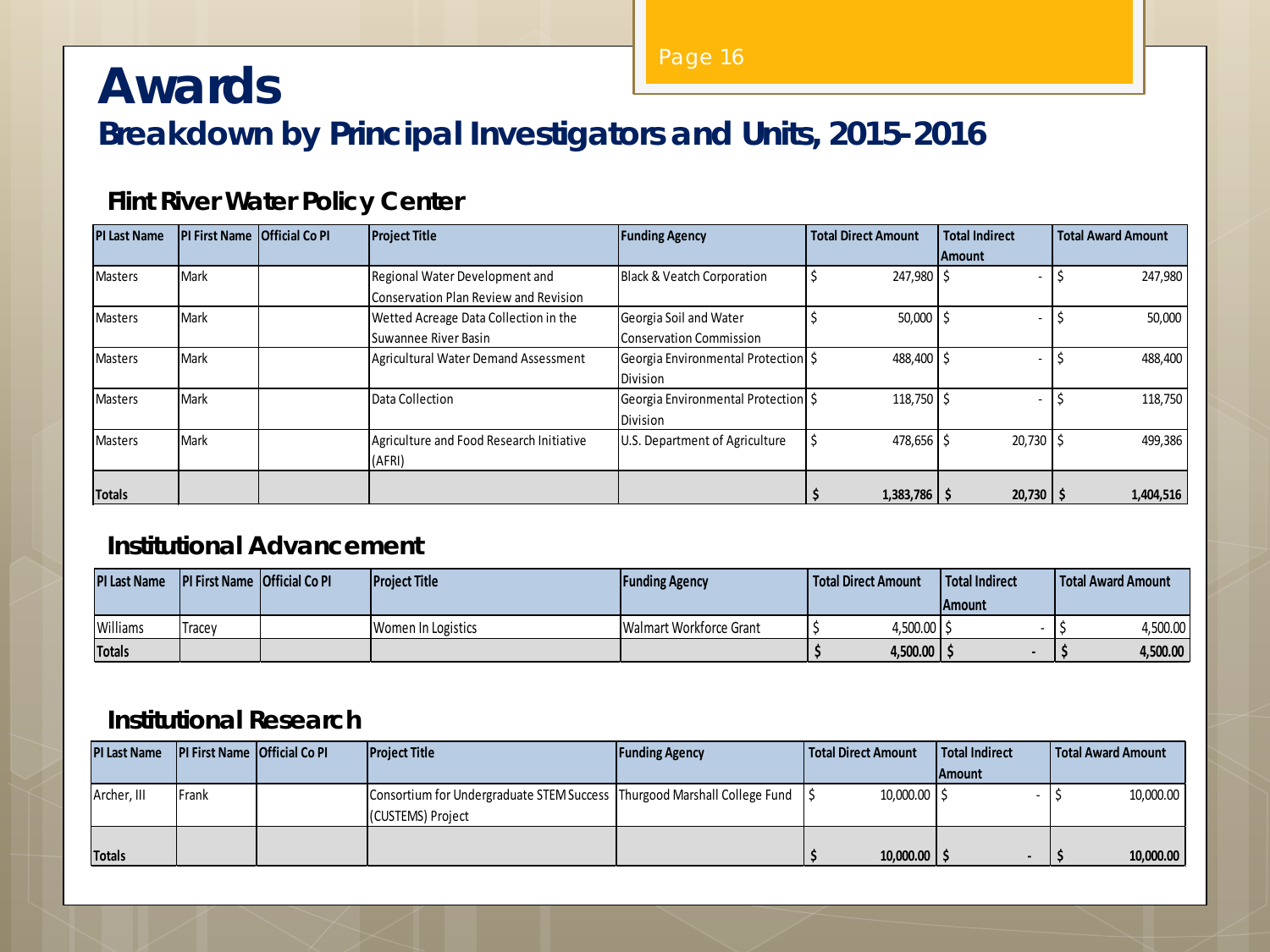# **Awards**

**Breakdown by Principal Investigators and Units, 2015-2016**

#### **Student Affairs and Success**

| <b>PI Last Name</b> | <b>IPI First Name Official Co PI</b> |              | <b>Project Title</b>                                                          | <b>Funding Agency</b>            | l Total Direct Amount | Total Indirect | Total Award Amount |
|---------------------|--------------------------------------|--------------|-------------------------------------------------------------------------------|----------------------------------|-----------------------|----------------|--------------------|
|                     |                                      |              |                                                                               |                                  |                       | <b>Amount</b>  |                    |
| Saylor              | Danette                              |              | Veterans Office for Institutional and<br>Community Engagement (VOICE) Project | U.S. Department of Education     | 462,889               | $37,031$ \$    | 499,920            |
| Saylor              | Danette                              | Bass, Kevius | Guardian Scholars Summer PreCollegiate<br>Program                             | The NSORO Education Foundation S | 19,598                |                | 19,598             |
| <b>Totals</b>       |                                      |              |                                                                               |                                  | 482,487               | $37,031$   :   | 519,518            |

#### **Title III**

| <b>PI Last Name</b> | <b>PI First Name Official Co PI</b> | <b>Project Title</b>          | <b>Funding Agency</b>                  | <b>Total Direct Amount</b> | <b>Total Indirect</b> | l Total Award Amount |
|---------------------|-------------------------------------|-------------------------------|----------------------------------------|----------------------------|-----------------------|----------------------|
|                     |                                     |                               |                                        |                            | <b>Amount</b>         |                      |
| Moody               | Saundrette                          | Title III                     | U.S. Department of Education           | 3,426,621                  |                       | 3,426,621            |
| Moody               | Saundrette                          | <b>SAFRA</b>                  | U.S. Department of Education           | 1,100,677                  |                       | 1,100,677            |
| Lincey              | Angelyn                             | Bright form the State Program | <b>GA Department of Early Care and</b> | 75,791                     |                       | 75,791               |
|                     |                                     |                               | Learning                               |                            |                       |                      |
|                     |                                     |                               |                                        |                            |                       |                      |
| <b>Totals</b>       |                                     |                               |                                        | 4,603,089                  |                       | 4,603,089            |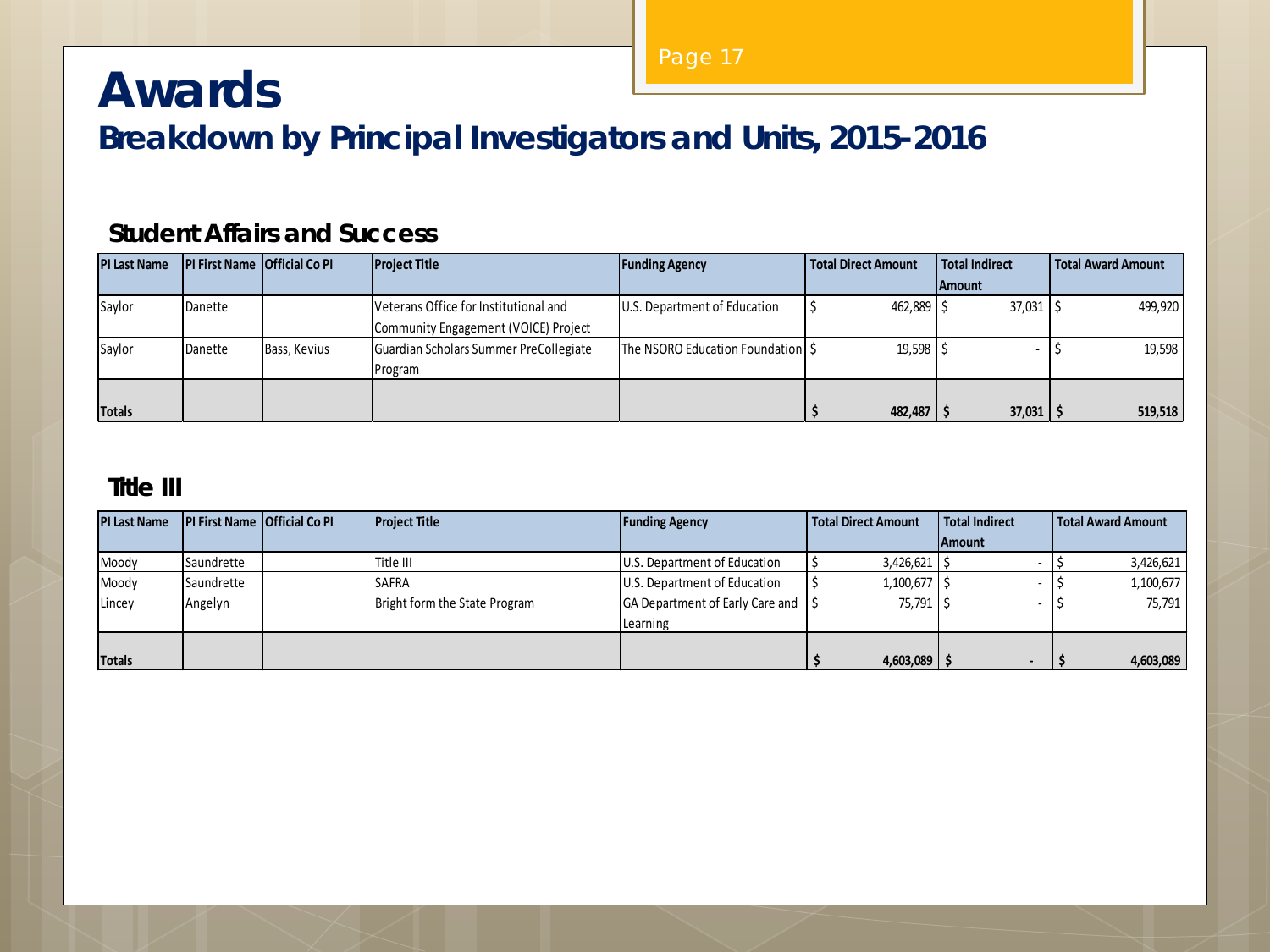## **Submissions**

**Breakdown by Principal Investigators and Units, 2015-2016**

#### **Academic Affairs**

| <b>PI Last Name</b> | <b>PI First Name</b> | <b>ICo PI's</b> | <b>Project Title</b>                                             | <b>Funding Agency</b>    | Direct Amount    | I Indirect Amount     | Total Amount |
|---------------------|----------------------|-----------------|------------------------------------------------------------------|--------------------------|------------------|-----------------------|--------------|
|                     |                      |                 |                                                                  |                          | <b>Requested</b> | <b>IRequested</b>     | lReauested   |
| Osakwe              | Nneka Nora           |                 | Pathway to STEM Study Abroad and Diversified Education<br>Abroad | U.S. Department of State | 45,429           | $4,543$ $\frac{1}{5}$ | 49,972       |
| <b>Totals</b>       |                      |                 |                                                                  |                          | 45,429           | 4,543                 | 49,972       |

#### **Athletics**

| <b>PI Last Name</b> | <b>PI First Name</b> | <b>Co PI's</b> | <b>Project Title</b> | <b>Funding Agency</b>   | Direct Amount    |       | Indirect Amount | <b>Total Amount</b> |       |
|---------------------|----------------------|----------------|----------------------|-------------------------|------------------|-------|-----------------|---------------------|-------|
|                     |                      |                |                      |                         | <b>Requested</b> |       | Requested       | Requested           |       |
| Skinner             | Robert               |                | NYSP Youth Program   | WalmartYouth Initiative |                  | 2,500 |                 |                     | 2,500 |
| <b>Totals</b>       |                      |                |                      |                         |                  | 2,500 |                 |                     | 2,500 |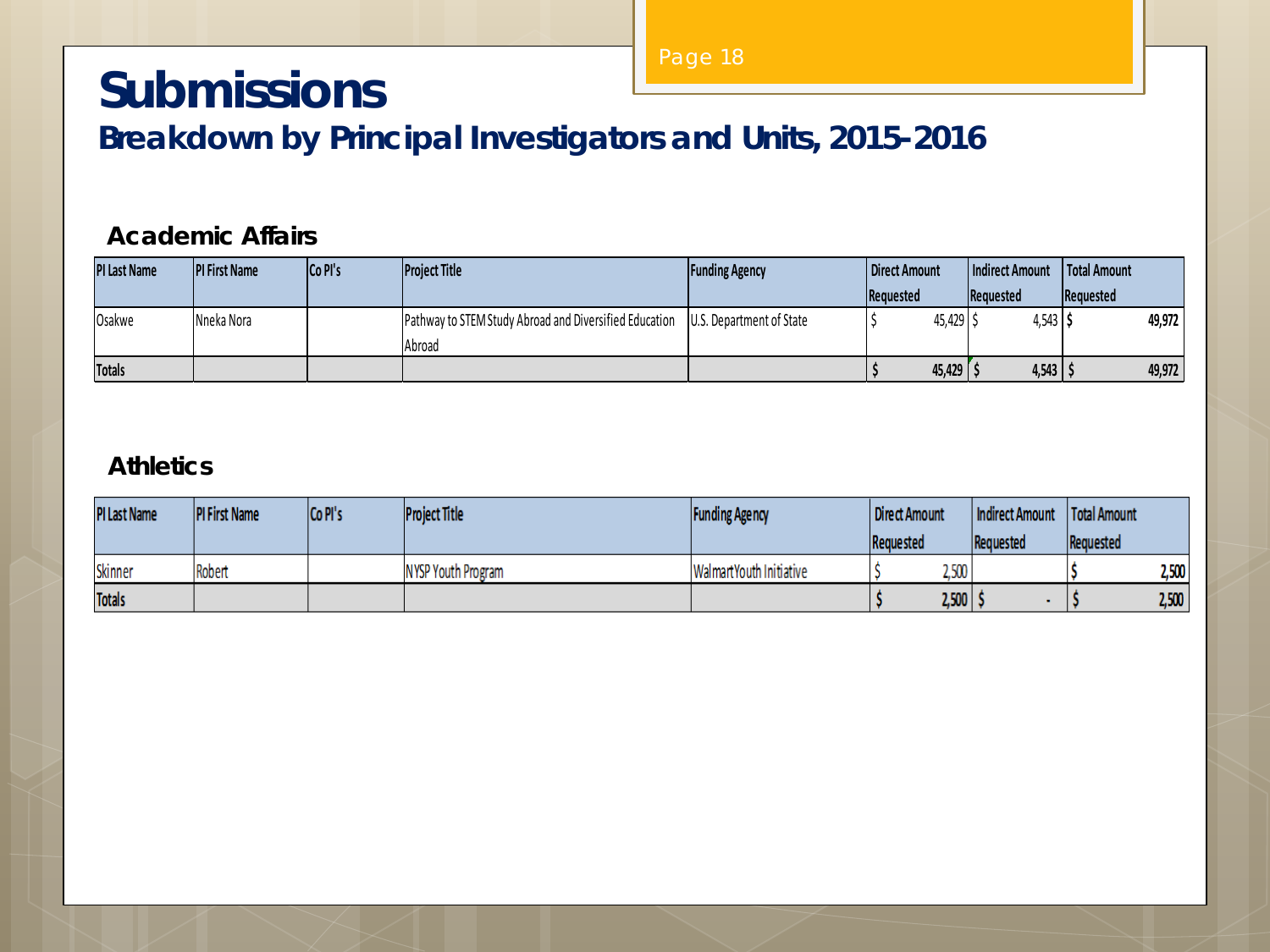# **Submissions**

### **Breakdown by Principal Investigators and Units, 2015-2016**

#### **College of Arts and Humanities**

| PI Last Name  | PI First Name | Co PI's          | <b>Project Title</b>                                                                                                                                                                                    | <b>Funding Agency</b>                                                    | <b>Direct Amount</b>            | <b>Indirect Amount</b> | <b>Total Amount</b> |
|---------------|---------------|------------------|---------------------------------------------------------------------------------------------------------------------------------------------------------------------------------------------------------|--------------------------------------------------------------------------|---------------------------------|------------------------|---------------------|
|               |               |                  |                                                                                                                                                                                                         |                                                                          | Requested                       | Requested              | Requested           |
| Daniel        | Jerry         |                  | UPP US-Russia University Partnership Program                                                                                                                                                            | UPP US-Russia University<br>Partnership Program                          | 40,000 \$                       |                        | 40,000<br>Ś         |
| Daniel        | Jerry         |                  | Scholarships for Health Professions Students from<br>Disadvantaged Backgrounds                                                                                                                          | US Department of Health and Human   \$<br>Services Administration (HRSA) | 1,546,080 \$                    |                        | \$<br>1,546,080     |
| Diamond       | Genevea       |                  | Transforming Early British Literature Course                                                                                                                                                            | Board of Regents University Systems 5<br>of Georgia                      | 10,800 \$                       | ÷.                     | Ś<br>10,800         |
| l Hill        | James         |                  | The Civil Rights Movement(s) in Southwest Georgia:<br>Exploring and Recording the Uncollected History of the<br>Region                                                                                  | National Endowment for the<br><b>Humanities</b>                          | Ś.<br>$90,910$ \$               | $9,090$ \$             | 100,000             |
| Hill          | James         | Bonner, Patricia | SOWEGA Summer Seminar on African American<br>Autobiography: Enhancing Teachers Literacy Knowledge to<br>Meet the Needs of Today's Classroom                                                             | University of Georgia                                                    | 64,272 \$<br>Ŝ.                 | $5,142$ \$             | 69,414              |
| Lambert       | Jasmine       |                  | The SNCC Freedom Singers: Ambassadors for Justice                                                                                                                                                       | National Endowment of the<br><b>Humanities</b>                           | $\mathsf{\hat{S}}$<br>12,000 \$ |                        | Ś<br>12,000         |
| Ochie         | Charles       |                  | Summer Transportation Institute                                                                                                                                                                         | Georgia Department of<br>Transportation                                  | $\mathsf{\hat{S}}$<br>43,592 \$ | $1,408$ \$             | 45,000              |
| Ramsey        | Marlene       |                  | Pre-Law Formula Equals Law School Success                                                                                                                                                               | <b>Access Group</b>                                                      | $115,735$ \$<br>ς               | $9,259$ \$             | 124,994             |
| Reed          | William       |                  | Give Success a Chance                                                                                                                                                                                   | <b>StateFarm</b>                                                         | 49,537 \$                       |                        | \$<br>49,537        |
| Rosenbaum     | Judith        |                  | The doctor will see you now: The women's health clinic as a Robert Wood Johnson Foundation<br>change agent for mother's understanign of healthy eating                                                  |                                                                          | Ś.<br>185,000 \$                |                        | Ś<br>185,000        |
| Sweet-Holp    | Timothy       |                  | The Humanities Change Lives: Understanding and<br><b>Overcoming Adversity</b>                                                                                                                           | National Endowment for the<br>Humanities                                 | 96,580 \$<br>Ŝ.                 | $3,629$ \$             | 100,209             |
| Sweet-Holp    | Timothy       |                  | Marshalling the Services of Community Resource Agencies<br>with Therapeutic Horticultural and Farming Practices to<br>Reduce Trauma in Minority and Disadvantaged Youth in<br>Dougherty County, Georgia | Offic eof Minority Health                                                | ς.<br>1,804,145 \$              | 192,460 \$             | 1,996,605           |
| Sweet-Holp    | Timothy       |                  | MKL Day of Service                                                                                                                                                                                      | <b>Tennessee State University</b>                                        | Ś.<br>$2,500$ \$                | $\sim$                 | \$<br>2,500         |
| Zuern         | Glenn         |                  | <b>Byrne Criminal Justice Innovation Grant</b>                                                                                                                                                          | Georgia Department of Public<br>health                                   | $\mathsf{\hat{S}}$<br>55,000 \$ |                        | $\zeta$<br>55,000   |
| Weber         | Deanna        |                  | The SNCC Freedom Singers: Ambassadors for Justice                                                                                                                                                       | National Endowment of the<br><b>Humanities</b>                           | \$<br>12,000 \$                 | ÷.                     | \$<br>12,000        |
| <b>Totals</b> |               |                  |                                                                                                                                                                                                         |                                                                          | $4,128,151$ \$                  | 220,988                | 4,349,139<br>Ŝ.     |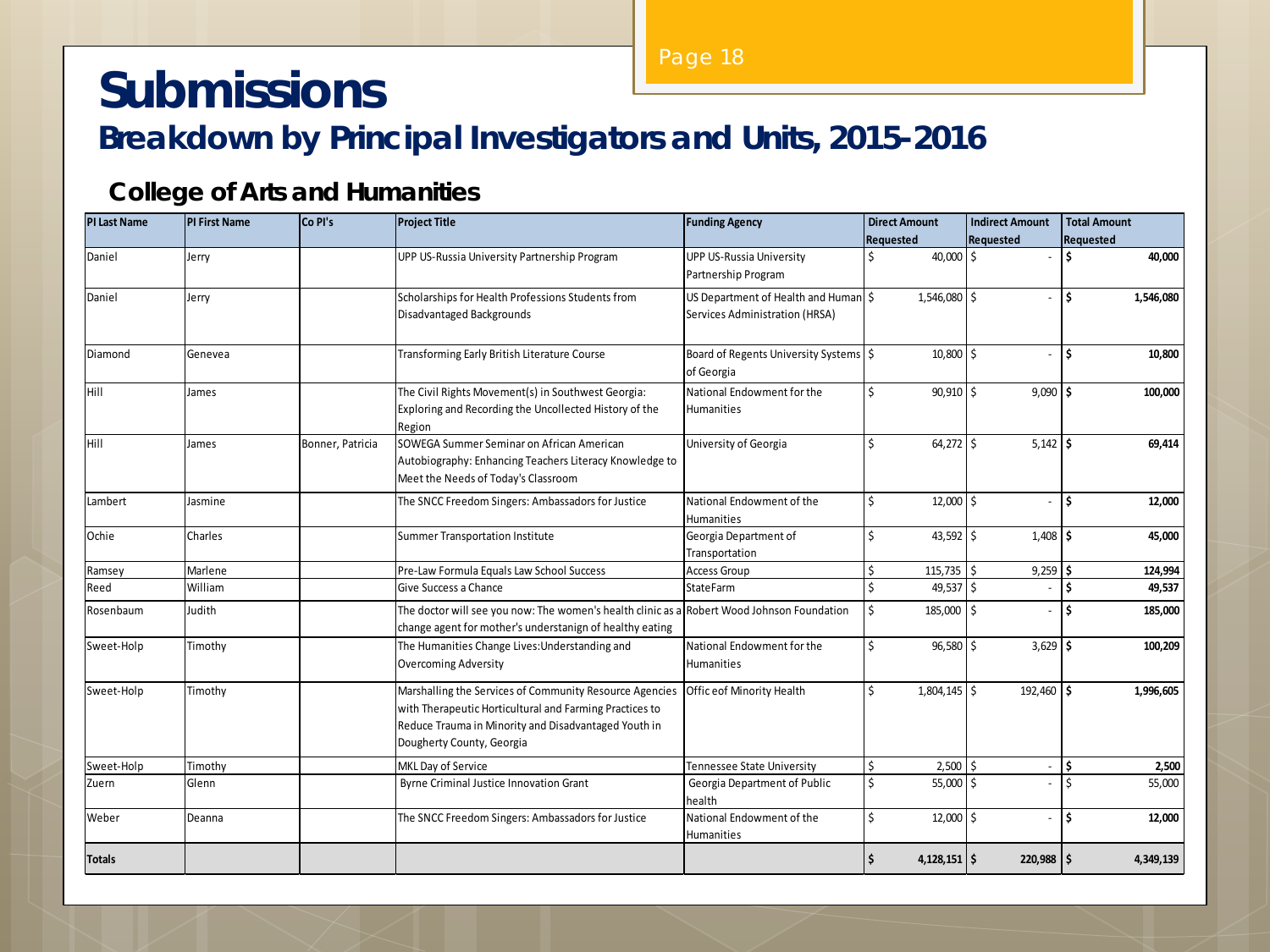# **Submissions**

### **Breakdown by Principal Investigators and Units, 2015-2016**

#### **College of Business**

| <b>PI Last Name</b> | <b>PI First Name</b> | Co Pl's | <b>Project Title</b>                                                             | <b>Funding Agency</b>       | Direct Amount | Indirect Amount | Total Amount |
|---------------------|----------------------|---------|----------------------------------------------------------------------------------|-----------------------------|---------------|-----------------|--------------|
|                     |                      |         |                                                                                  |                             | Requested     | Requested       | Requested    |
| Bennett             | Cvnthia              |         | Black Youth Entrepreneurship Summer Program                                      | University of GA            | 8,500         |                 | 8,500        |
| Bennett             | Cynthia              |         | Black Youth Entrepreneurship Summer Program                                      | Georgia Council on Economic | $2,000$   :   |                 | 2,000        |
|                     |                      |         |                                                                                  | Education                   |               |                 |              |
| <b>Monds</b>        | Kathleena            |         | Exploring the Economic and Entrepreneurship Landscape of Charles Koch Foundation |                             | 31,178        |                 | 31,178       |
|                     |                      |         | Belize, Central America: Using Study Abroad as a Global                          |                             |               |                 |              |
|                     |                      |         | Learning Experience                                                              |                             |               |                 |              |
| <b>Totals</b>       |                      |         |                                                                                  |                             | 41,678        |                 | 41,678       |

#### **College of Education**

| <b>PI Last Name</b> | <b>PI First Name</b> | Co PI's                                                                           | <b>Project Title</b>                                                                                                               | <b>Funding Agency</b>                                  | <b>Direct Amount</b><br>Requested | <b>Indirect Amount</b><br>Requested | <b>Total Amount</b><br>Requested |
|---------------------|----------------------|-----------------------------------------------------------------------------------|------------------------------------------------------------------------------------------------------------------------------------|--------------------------------------------------------|-----------------------------------|-------------------------------------|----------------------------------|
| Andero              | Abraham              | Owusu-Ansah,<br>Anthony; Porter,<br>Rhonda; Saha,<br>Arun; Jefferson,<br>Takeebie | Impact of Effective Teacher Professional Development on<br>Middle and High School Math and Science Students'<br>Performance        | Board of Regents University Systems   \$<br>of Georgia | $55,635$ \$                       | $4,451$ \$                          | 60,086                           |
| Bembry              | Deborah              | Thompson,<br>Thomas; Carthon,<br>Janis                                            | Albany State University Principal Preparation Initiative<br>Proposal                                                               | <b>Wallace Foundation</b>                              | 2,460,000                         | TBD <sub>\$</sub>                   | 2,460,000                        |
| Decuir              | Erica                | Porter, Rhonda                                                                    | Stemming the Tide: Advancing a Pedagogical Model for<br>Preparing Future African-American Middle Grades Teachers<br>in STEM Fields | National Science Foundation                            | 207,211                           | 80,919 \$                           | 288,130                          |
| Pogue               | Tiffany              |                                                                                   | Deepening Teacher Knowledge of Black Educational History National Endowment for the                                                | <b>Humanities</b>                                      | 150,025                           | $6,753$ \$                          | 156,778                          |
| Porter              | Rhonda               | Roosta, Seyed                                                                     | STEM Integrated: Building High Impact Cluster Teams                                                                                | Georgia Department of Education                        | $507,038$ \$<br>Ŝ                 | 16,089 \$                           | 523,127                          |
| Rollins             | Carolyn              |                                                                                   | Albany State University U-2 Project (You Too Can Attend<br>College)                                                                | US Department of Education                             | 1,092,265 \$                      | $87,381$ \$                         | 1,179,647                        |
| Rollins             | Carolyn              | Johnson, Joyce                                                                    | Pathways to Research Apprentiship Program (PRAP)                                                                                   | US Department of Education                             | \$<br>$1,064,304$ \$              | 58,462 \$                           | 1,122,766                        |
| <b>Totals</b>       |                      |                                                                                   |                                                                                                                                    |                                                        | $5,536,479$ \$                    | $254,055$ \$                        | 5,790,533                        |

Page 19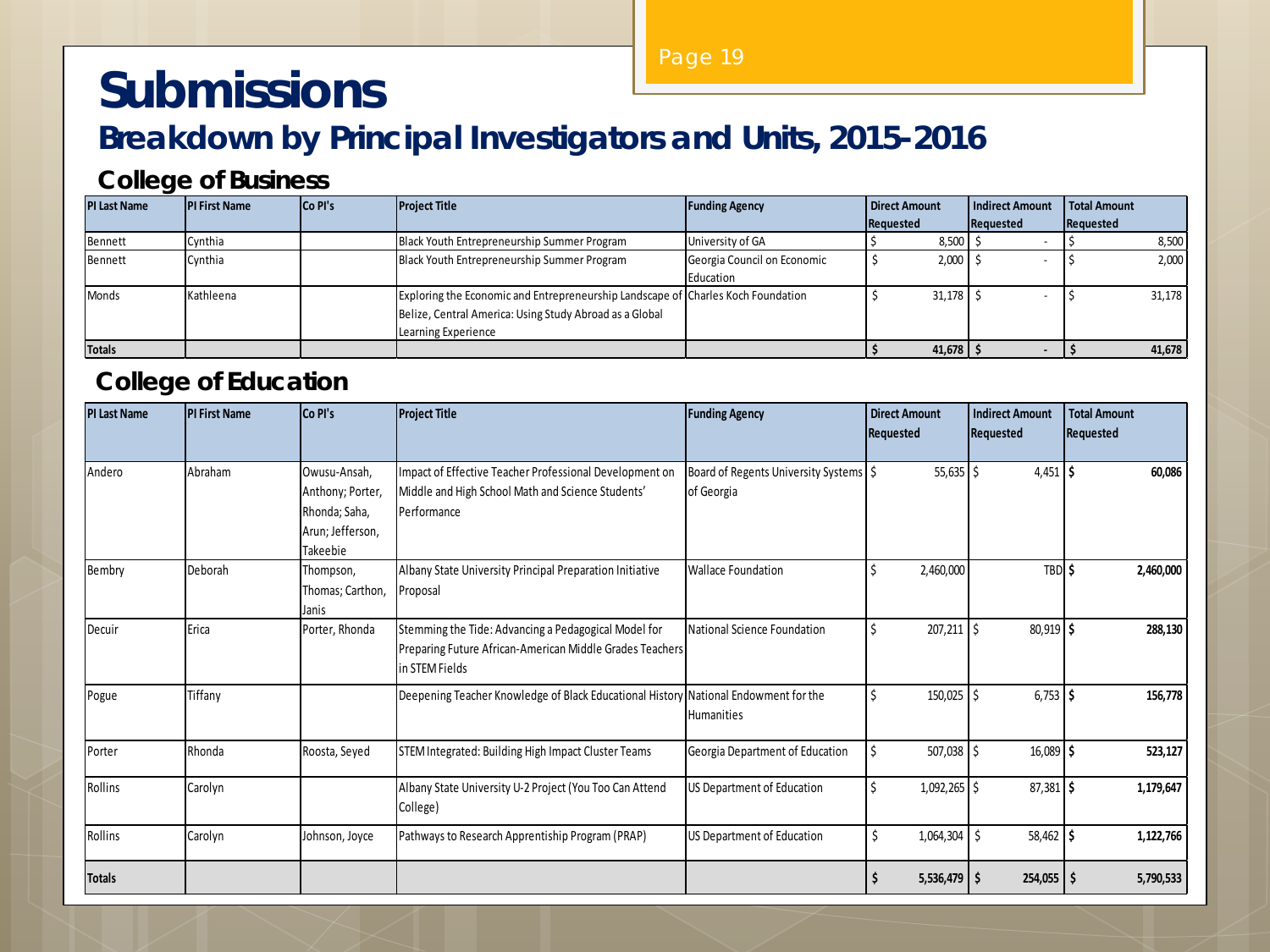# **Submissions**

**Breakdown by Principal Investigators and Units, 2015-2016**

#### **College of Sciences and Health Professions**

| <b>PI Last Name</b> | <b>PI First Name</b> | Co PI's                                            | <b>Project Title</b>                                                                                                              | <b>Funding Agency</b>                          | <b>Direct Amount</b><br>Requested | <b>Indirect Amount</b><br>Requested | <b>Total Amount</b><br>Requested |
|---------------------|----------------------|----------------------------------------------------|-----------------------------------------------------------------------------------------------------------------------------------|------------------------------------------------|-----------------------------------|-------------------------------------|----------------------------------|
| Chan                | КC                   | Williams, John;<br>Zheng, Ligiu;<br>Zheng, Xiaomei | Southwest Georgia Bridges to Baccalaureate (SOWEGA<br>BtoB) Program                                                               | National Institutes of Health                  | \$<br>1,493,374 \$                | 119,470                             | Ś<br>1,612,843                   |
| Chan                | КC                   |                                                    | <b>Connect to Success</b>                                                                                                         | SWGA Workforce Development<br>Board            | Ŝ.<br>190,070 \$                  | $21,336$ \$                         | 211,406                          |
| Feng                | Li.                  | Carthon, Janis                                     | GSE Coordinate Algebra with Tablet and Handheld<br>Technology                                                                     | University of Georgia                          | 54,333 \$<br>Ŝ.                   | $4,347$ \$                          | 58,680                           |
| Jain                | Ashok                | Roosta, Seyed;<br>Reed, William                    | ASU MARC to BRIDGE Program                                                                                                        | National Institutes of Health                  | Ś.<br>$1,626,301$ \$              | $110,517$ \$                        | 1,736,818                        |
| Lee                 | Yong                 |                                                    | Diagnosis and Treatment of Uranium Contamination in<br>Groundwater and Sediments Using in Situ Functional<br>Microbiota           | Department of Energy                           | Ŝ.<br>652,656 \$                  | 140,083                             | 792,739<br>Ŝ.                    |
| Lee                 | Yong                 | Okafor, Uzoma;<br>Oommen,                          | Surveying the Total Microbiome as Trace Evidence for<br>Forensic Identification                                                   | <b>US Department of Justice</b>                | \$<br>$462,103$ \$                | 175,632                             | 637,735<br>l \$                  |
| Lee                 | Yong                 |                                                    | Understanding a hidden pathogenic potential of the gut<br>microbiota associated with obesity                                      | National Institutes of Health                  | Ŝ.<br>274,552 \$                  | 45,179 \$                           | 319,731                          |
| Okafor              | Uzoma                | Oommen,<br>Zachariah; Bowers,<br>Walter            | Street Drugs and Crime Relationship: A Scientific Evaluation U.S. Department of Justice<br>on Recognition and Detection           |                                                | \$<br>$306,114$ \$                | 104,679 \$                          | 410,793                          |
| Okonkwo             | Zephyrinus           | Owor, Robert;<br>Deverapu<br>Anilkumar             | Preliminary Proposal NSF INCLUDES: SOWEGA STEM Design<br>and Development Launch Pilot                                             | National Science Foundation                    | <b>TBD</b>                        | <b>TBD</b>                          | <b>TBD</b>                       |
| Okonkwo             | Zephyrinus           |                                                    | Pre-College STEM Enrichment Program                                                                                               | <b>Proctor and Gamble</b>                      | Ŝ.<br>10,000 \$                   |                                     | 10,000<br>ς                      |
| Okonkwo             | Zephryrinus          | Owor, Robert; Ojo;<br>Deverapu                     | Predictive Computational Modeling of the Immune System US Department of Defense<br>to Bridge Animal and Human Immune Responses to |                                                | \$<br>1,549,500 \$                | $\overline{a}$                      | Ś<br>1,549,500                   |
| Roosta              | Seyed                |                                                    | Targeted Infusion Project: Integrating Problem-Based<br>Laboratory Experiences in Mathematics and Computer<br>Science Curriculum  | National Science Foundation                    | Ś.<br>$316,498$ \$                | 83,298 \$                           | 399,796                          |
| Saha                | Arun                 | Hu, Wanjan                                         | Robotics and computer programming experience for<br>middle school students.                                                       | NASA Georgia Space Grant<br>Consortium/ GATech | Ŝ.<br>$10,000$ \$                 |                                     | Ś<br>10,000                      |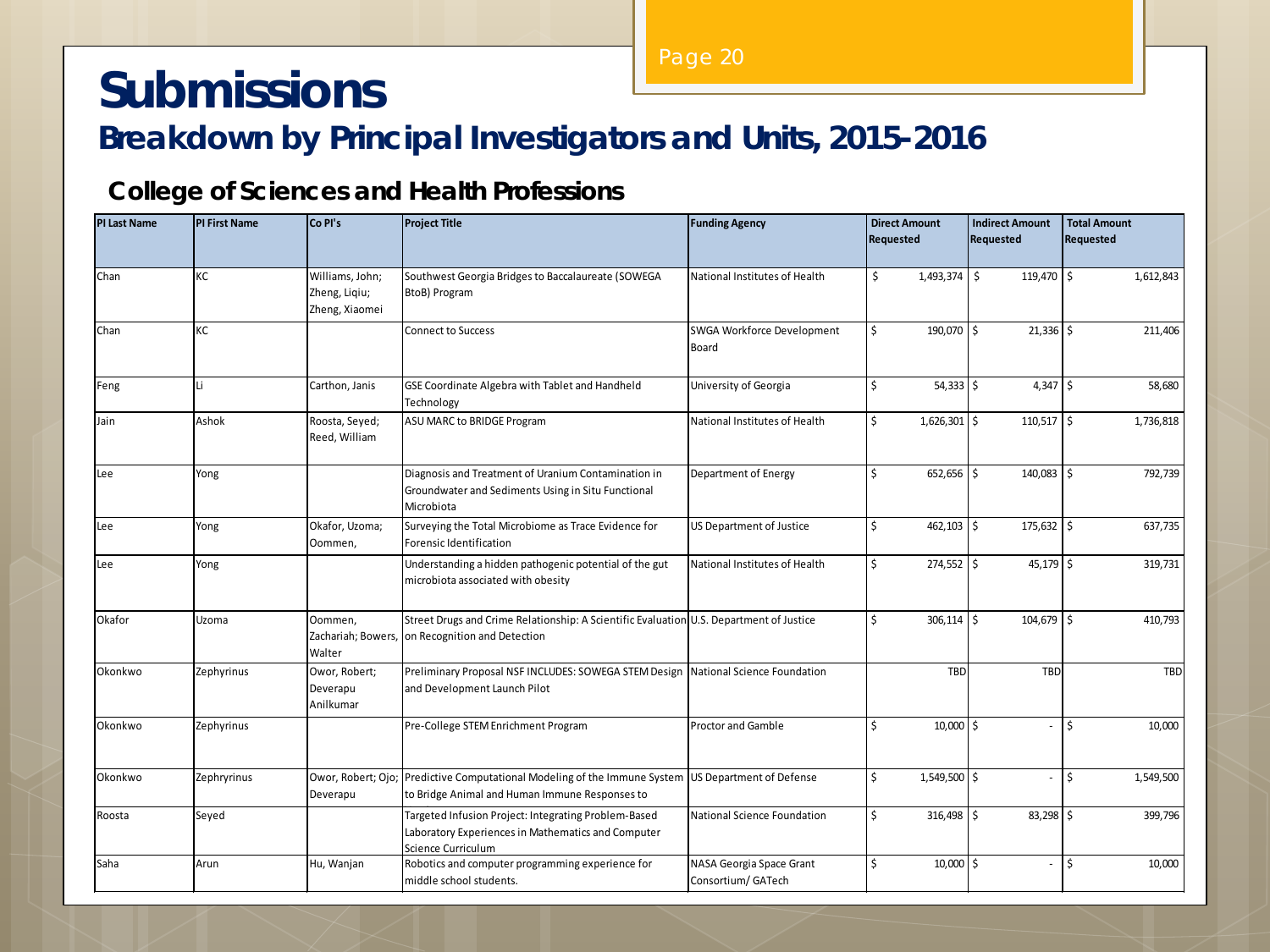# **Submissions**

### **Breakdown by Principal Investigators and Units, 2015-2016**

#### **College of Sciences and Health Professions, Continued**

| Saha          | Arun   |                                               | Design, Construction and Test of Human Powered Rover<br>Vehicle for Space Exploration                                                                                                           | NASA Georgia Space Grant<br>Consortium/GATech                              | \$                 | $10,000$ \$     |                | 10,000<br><sup>\$</sup> |
|---------------|--------|-----------------------------------------------|-------------------------------------------------------------------------------------------------------------------------------------------------------------------------------------------------|----------------------------------------------------------------------------|--------------------|-----------------|----------------|-------------------------|
| Saha          | Arun   |                                               | Affordable Textbook Learning Grant                                                                                                                                                              | Board of Regents University Systems \$<br>of Georgia                       |                    | 10,800 \$       | $\sim$         | 10,800<br>\$            |
| Saha          | Arun   |                                               | Solar Energy Education and Research for Local Area Schools                                                                                                                                      | Constellation: An Exelon Company                                           | $\mathsf{S}$       | $27,142$ \$     | $1,735$ \$     | 28,877                  |
| Saheb         | Amir   |                                               | Epigenetic Sensor for Cancer Biomarkers                                                                                                                                                         | National Institutes of Health                                              | \$                 | 300,000 \$      | 113,236        | 413,236<br>Ŝ.           |
| Seo           | Seong  |                                               | Targeting triple negative breast cancers through androgen<br>or folate receptors                                                                                                                | National Institutes of Health                                              | $\zeta$            | 100,000 \$      | 58,000         | 158,000                 |
| Seo           | Seong  | Kim, Byung-Hoon;<br>Lee, Yong;                | Toward a Systematic, High-Throughput Screening of the<br>Toxicity of Various Organophosphate Compounds                                                                                          | MSI STEM Research Development<br>Consortium (MSRDC) White Paper<br>Topic#1 | $\mathsf{\hat{S}}$ | 859,771 \$      | 291,310        | 1,151,081<br>l \$       |
| Wang          | Yixaun | Chan, KC;<br>Seo, Seong;<br>Wrensford, Louise | Preliminary Proposal: CREST Center for Nanotechnology<br>and Energy Research and Education (CNERE) at Albany State<br>University                                                                | National Science Foundation                                                |                    | TBD             | <b>TBD</b>     | TBD                     |
| Willaims      | John   | Medlin, Doreen;<br>Owusu-Ansah,<br>Anthony    | Mond, Kathaleena; IUSE Engaged Student Learning: Exploration: A Cross-<br>disciplinary Approach to Student Engagement and Success<br>in Introduction to Biological Sciences for Non-STEM Majors | National Science Foundation                                                | \$                 | 211,784 \$      | 72,820         | 284,604<br>l \$         |
| Williams      | Shayla |                                               | Charaterzation of Biomarker Expression and Contaminant<br><b>Exposure In Flint Rive Mussels</b>                                                                                                 | National Science Foundation                                                | Ś.                 | 237,950 \$      | 54,604 \$      | 292,554                 |
| Williams      | Cathy  |                                               | Educating, Training and Graduating Advanced Practice<br>Nurses to meet the needs in rural and underserved                                                                                       | US Department of Health and Human \$<br>Services Administration (HRSA)     |                    | 334,000         | 12,320<br>l \$ | 346,320<br>-S           |
| Williams      | Cathy  | Wanda Allen                                   | Albany State University BSN Nurse Recruitment<br>Progression Retention (RPR) SDS Grant                                                                                                          | US Department of Health and Human \$<br>Services Administration (HRSA)     |                    | 2,600,000 \$    |                | Ś<br>2,600,000          |
| Williams      | Cathy  |                                               | Scholarships for Health Professions Students from<br>Disadvantaged Backgrounds                                                                                                                  | <b>HRSA</b>                                                                | \$                 | 331,968 \$      | 17,477 \$      | 349,445                 |
| Wrensford     | Louise | Zheng, Liqiu;<br>Zheng, Xiaomei               | Course-embedded Model Utilizing Nanoscience and<br>Nanotechnology to Integrate Research based Projects into<br>the Science Curriculum                                                           | National Science Foundation                                                | $\mathsf S$        | $61,164$ \$     | 11,877 \$      | 73,041                  |
| Wrensford     | Louise |                                               | Cohort Community for Academic Achievement, Persistence National Science Foundation<br>and Perseverance in STEM Scholars (CAPS2) Program                                                         |                                                                            | Ŝ.                 | $624,116$ \$    | 25,810 \$      | 649,926                 |
| <b>Totals</b> |        |                                               |                                                                                                                                                                                                 |                                                                            | Ś.                 | $12,654,195$ \$ | $1,463,729$ \$ | 14,117,925              |

Page 21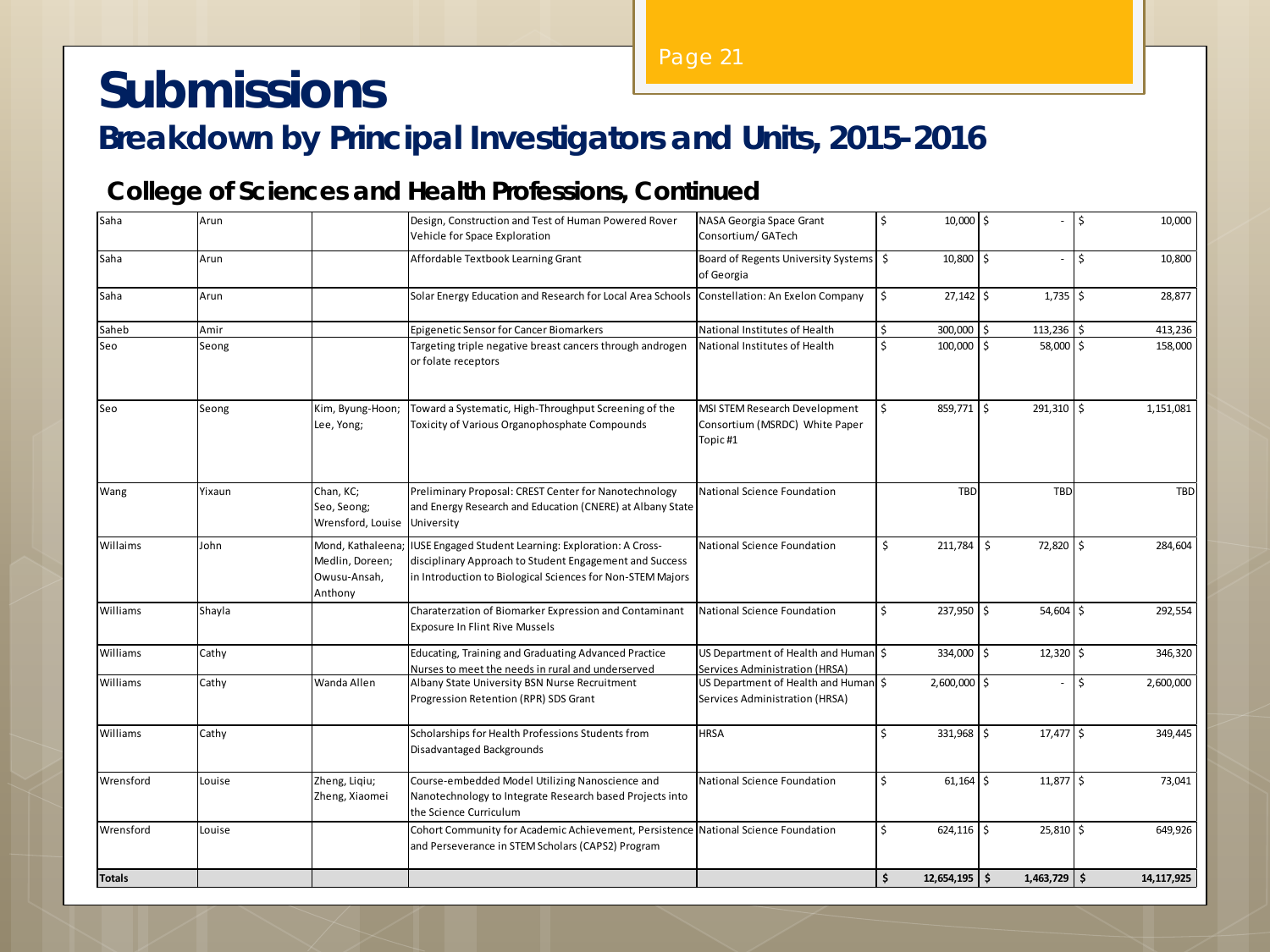# **Submissions**

**Breakdown by Principal Investigators and Units, 2015-2016**

#### **Flint River Water Policy Center**

| <b>PI Last Name</b> | <b>PI First Name</b> | Co PI's | <b>Project Title</b>                                     | <b>Funding Agency</b>        | Direct Amount | <b>Indirect Amount</b> | <b>Total Amount</b> |
|---------------------|----------------------|---------|----------------------------------------------------------|------------------------------|---------------|------------------------|---------------------|
|                     |                      |         |                                                          |                              | Requested     | Requested              | Requested           |
| <b>Masters</b>      | <b>Mark</b>          |         | Agricultural Water Security for Florida, Georgia and     | US Department of Agriculture | \$185,269     | \$30,399               | \$215,668           |
|                     |                      |         | Alabama through Sustainable Use of the Floridan Aquifer: |                              |               |                        |                     |
|                     |                      |         | An Integrated Assessment of Social, Economic and         |                              |               |                        |                     |
|                     |                      |         | <b>Environmental Impacts</b>                             |                              |               |                        |                     |
| <b>Masters</b>      | <b>Mark</b>          |         | Understanding Agricultural Water Use Behavior through    | US Department of Agriculture | \$62,478      | \$20,826               | \$83,304            |
|                     |                      |         | Randomized Controlled Trials                             |                              |               |                        |                     |
| <b>Masters</b>      | Mark                 |         |                                                          | US Department of Agriculture | \$114,886     | \$16,752               | \$131,638           |
| <b>Totals</b>       |                      |         |                                                          |                              | \$362,633     | \$67,978               | \$430,611           |

#### **Institutional Advancement**

| <b>PI Last Name</b> | <b>PI First Name</b> | <b>Co PI's</b>  | <b>Project Title</b>                                                                   | <b>Funding Agency</b>          | Direct Amount  | <b>Indirect Amount</b> | <b>Total Amount</b> |
|---------------------|----------------------|-----------------|----------------------------------------------------------------------------------------|--------------------------------|----------------|------------------------|---------------------|
|                     |                      |                 |                                                                                        |                                | Requested      | <b>Requested</b>       | Requested           |
| Williams            | <b>Tracy</b>         | Porter, Rhonda; | Career APECx (Awareness, Pathways, Engagement, Connect United Negro College Foundation |                                | $135,500$ S    | $13,550$ \$            | 149,050             |
|                     |                      | Williams, John  | X-tions) project                                                                       | (UNCF)                         |                |                        |                     |
| Williams            | Tracy                |                 |                                                                                        | National Institution of Health | 116,496        | 9,320                  | 125,816             |
| Williams            | Tracy                |                 | Women In Logistics                                                                     | Walmart Workforce Grant        | 4,500.00       |                        | 4,500               |
| Floyd               | Andrew               |                 | Wells Fargo Higher Education                                                           | Wells Fargo                    | 40,000         |                        | 40,000              |
| Floyd               | Andrew               |                 | AllState Insurance Volunteer Program                                                   | AllState Insurance             | $1,000.00$ \$  |                        | 1,000               |
| <b>Totals</b>       |                      |                 |                                                                                        |                                | $296,496$   \$ | 22,870                 | 319,366             |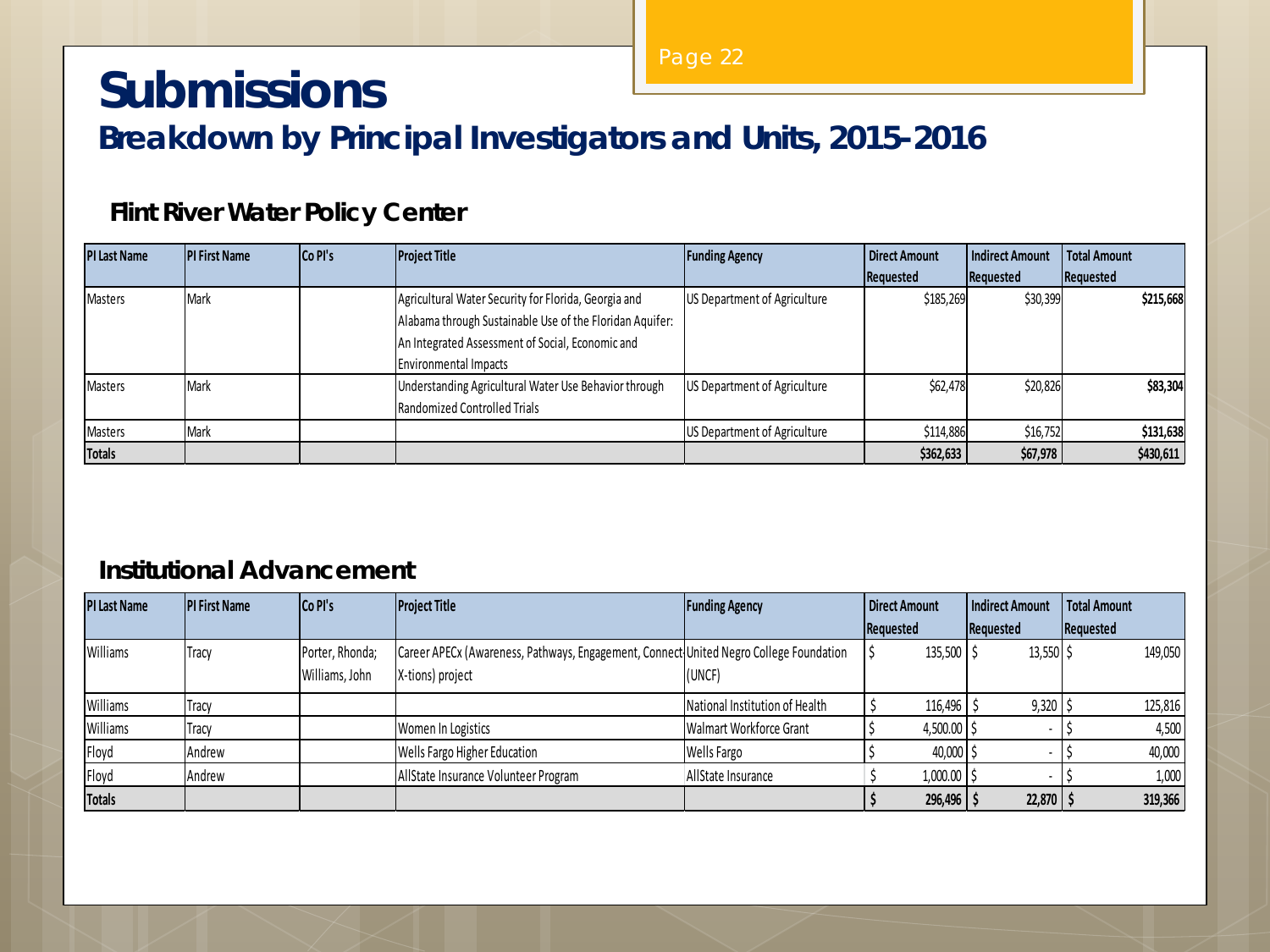### **Submissions**

**Breakdown by Principal Investigators and Units, 2015-2016**

#### **Office of Research & Sponsored Programs**

| <b>PI Last Name</b> | <b>PI First Name</b> | Co Pl's | <b>Project Title</b>                             | <b>Funding Agency</b>         | Direct Amount       | Indirect Amount        | Total Amount      |
|---------------------|----------------------|---------|--------------------------------------------------|-------------------------------|---------------------|------------------------|-------------------|
|                     |                      |         |                                                  |                               | <b>Requested</b>    | <b>Requested</b>       | <b>IRequested</b> |
| Wrensford           | Louise               |         | Biomedical/Biobehavioral Research Administration | National Institutes of Health | $427,006$ $\mid$ \$ | $34,160$   \$          | 461,166           |
|                     |                      |         | Development (BRAD) Award (G11)                   |                               |                     |                        |                   |
| <b>Totals</b>       |                      |         |                                                  |                               | 427,006             | $34,160$ $\frac{1}{3}$ | 461,166           |

#### **Title III**

| <b>PI Last Name</b> | <b>PI First Name</b> | Co <sub>Pl's</sub> | <b>Project Title</b> | <b>Funding Agency</b> | Direct Amount | Indirect Amount | Total Amount     |
|---------------------|----------------------|--------------------|----------------------|-----------------------|---------------|-----------------|------------------|
|                     |                      |                    |                      |                       | Requested     |                 | <b>Requested</b> |
| Moody               | Saundrette           |                    | ASU Title III        | Title III             | Formula based |                 | Formula based    |
| <b>Totals</b>       |                      |                    |                      |                       | Formula based |                 | Formula based    |